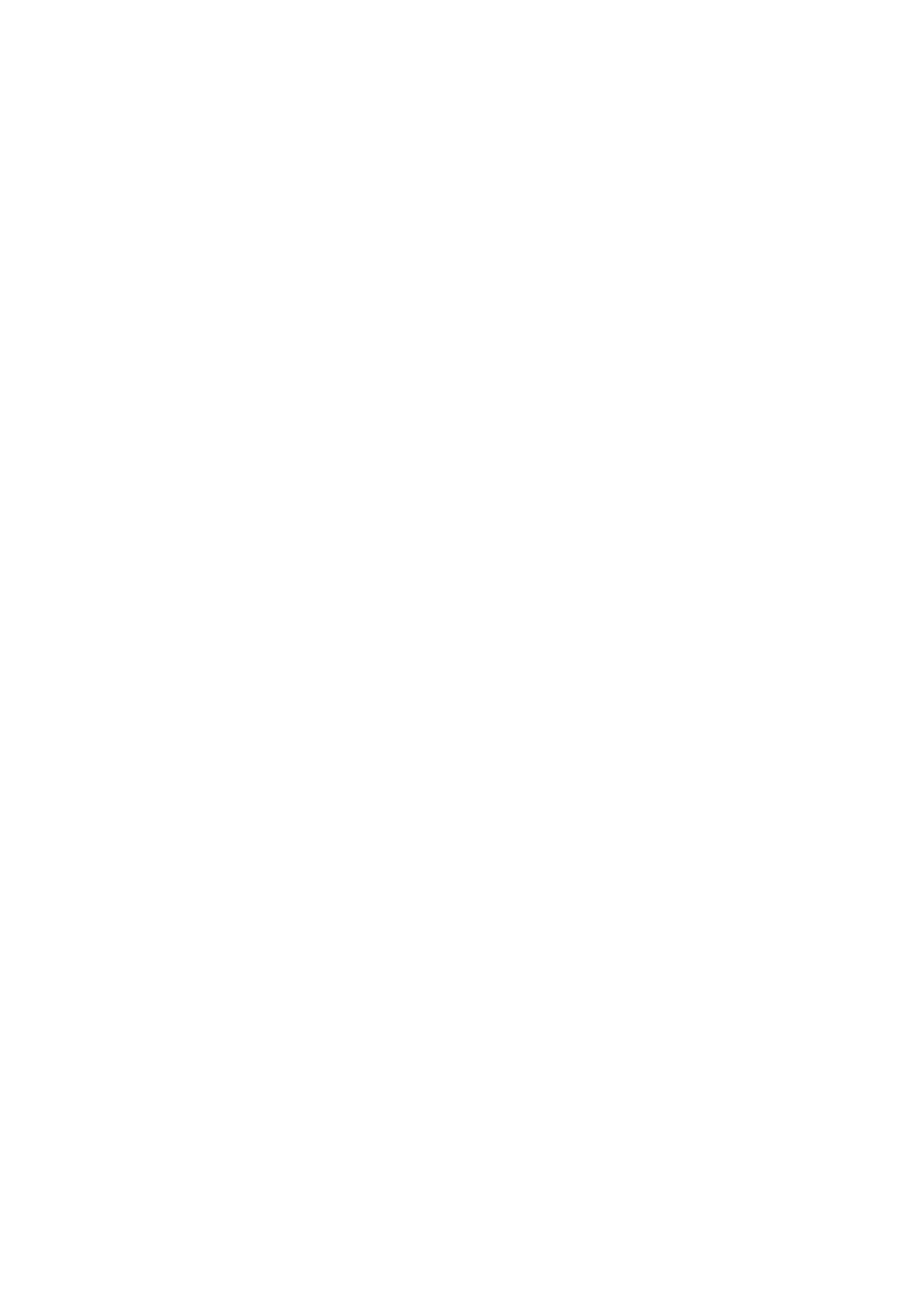# **Help-Seeking Behaviour and Beliefs about Psychological Services among University Students.**

Antonía Hölludóttir Fanný Unnar Traustadóttir Steinunn Alda Gunnarsdóttir

12 eininga lokaverkefni sem er hluti af Baccalaureus Artium-prófi í sálfræði

Leiðsögukennari/-ar/ráðunautur Richard Eirikur Taehtinen

Sálfræðideild Hug- og félagsvísindasvið Háskólinn á Akureyri Akureyri, 10. maí 2021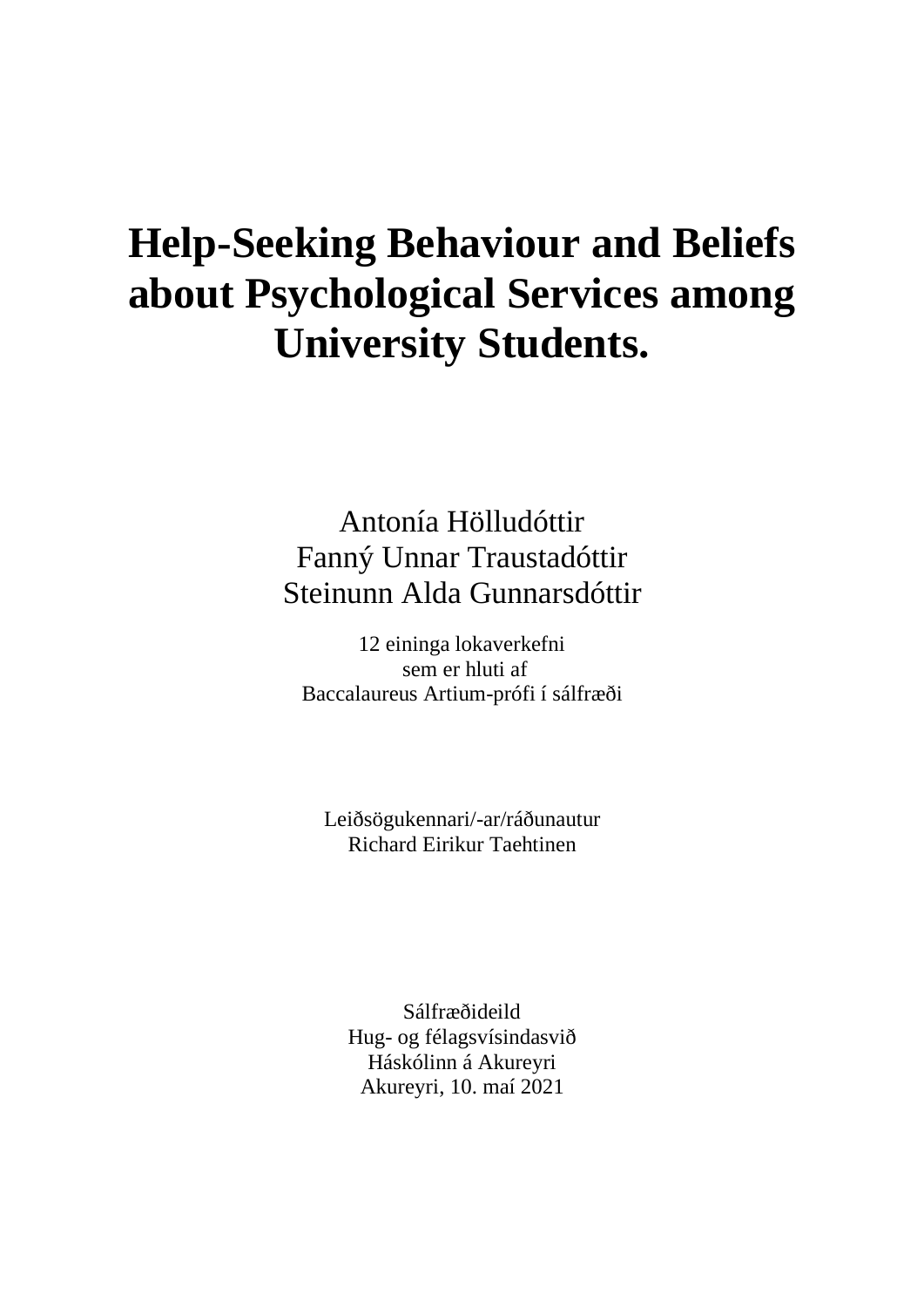Titill: Help-Seeking Behaviour and Beliefs about Psychological Services among University Students.

12 eininga bakkalárprófsverkefni sem er hluti af Baccalaureus Artium-prófi í sálfræði.

Höfundarréttur © 2021 Antonía Hölludóttir, Fanný Unnar Traustardóttir og Steinunn Alda Gunnarsdóttir Öll réttindi áskilin

Sálfræðideild Hug- og félagsvísindasvið Háskólinn á Akureyri Sólborg, Norðurslóð 2 600 Akureyri

Sími: 460 8000

Skráningarupplýsingar: Antonía Hölludóttir, Fanný Unnar Traustardóttir og Steinunn Alda Gunnarsdóttir, 2021, bakkalárprófsverkefni, sálfræðideild, hug- og félagsvísindasvið, Háskólinn á Akureyri, 23 bls.

Akureyri, 10. maí, 2021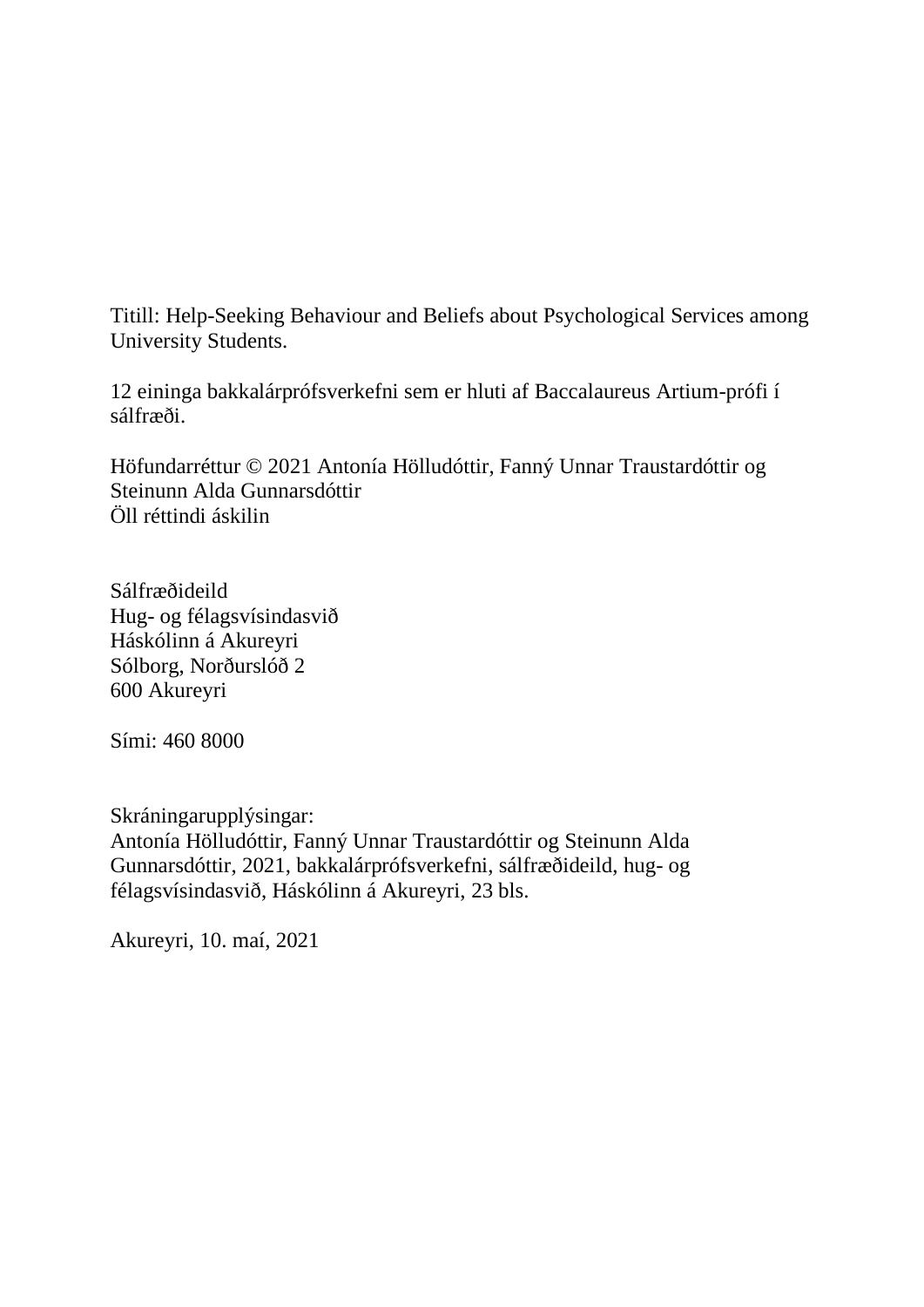## Abstract

Mental disorders among young adults are a growing global health problem. Many changes occur during young adulthood, which can lead to both depression and anxiety. Therefore, it is important to reduce stigma in society regarding mental health and make the act of help-seeking easier and more accepted. This study aimed to explore help-seeking in relation to previous diagnosis of anxiety and depression along with previous help-seeking behaviour. Furthermore, gender differences were examined in relation to these factors. We used data from an Icelandic study conducted in 2017, which consisted of university students and revolved around mental health disorders and help-seeking. Participants were recruited through a convenience sample and were asked to answer a questionnaire online. A total of 375 participants took part in this study, all above the age of 18, 270 women and 101 men. This study showed that previous helpseeking behaviour was related to stronger intentions towards help-seeking in the future. Previous diagnosis of depression and anxiety was not significantly related to help-seeking attitudes. However, when looking only at help-seeking intentions, there was a significant difference between those with a previous diagnosis and those without. Another interesting finding was that women were more likely to have sought out help than men and showed stronger intentions towards help-seeking behaviour. These results highlight what can affect help-seeking and the growing concern that men are less likely to seek help for their mental health.

Key terms: Help-seeking, depression, anxiety, gender.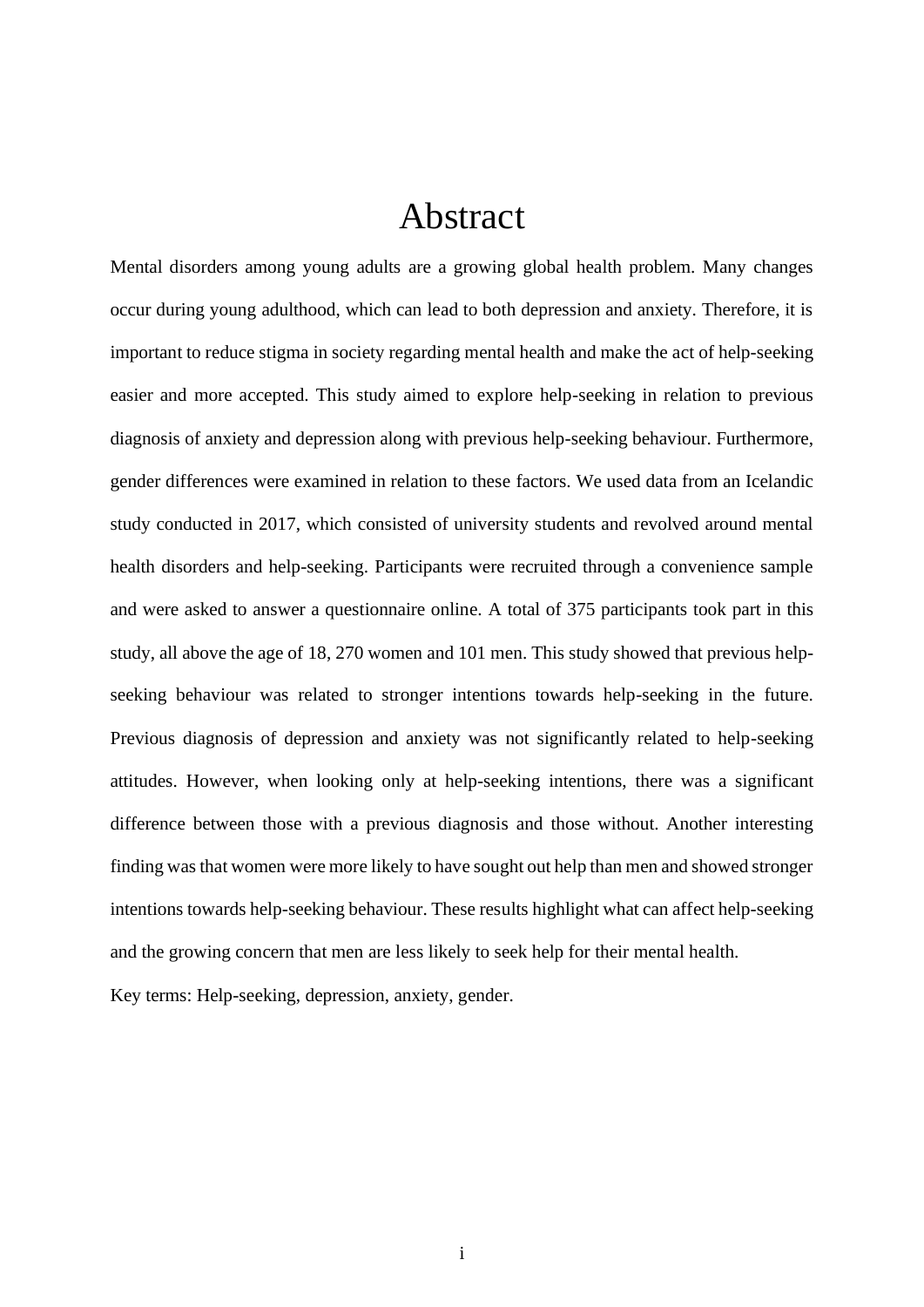# Útdráttur

Geðrænar raskanir hjá ungu fólki eru vaxandi vandamál í þjóðfélaginu sem ber að taka alvarlega. Yngri fullorðinsár eru krefjandi tími í lífi einstaklinga sem gjarnan einkennast af miklum breytingum sem geta leitt til bæði kvíða og þunglyndis. Mikilvægt er að takmarka skaðlegar staðalímyndir tengdar geðrænum röskunum og hjálparleit ásamt því að bæta aðgengi að sálfræðiþjónustu. Tilgangur þessarar rannsóknar var að skoða hjálparleit í tengslum við fyrri greiningar á kvíða og þunglyndi ásamt því að skoða tengsl fyrri hjálparleitar við viðhorf til hjálparleitar. Áhersla var lögð á kynjamun í tengslum við fyrri greiningar og hjálparleit. Notast var við gögn úr íslenskri rannsókn sem framkvæmd var árið 2017 þar sem tenging milli fyrri greiningar og hjálparleitar var skoðuð hjá háskólanemendum. Þátttakendur voru fengnir með hentugleikaúrtaki þar sem þeir svöruðu rafrænum spurningalista. Þátttakendur voru 375 talsins, þar af voru 270 konur og 101 karlar. Þeir þátttakendur sem höfðu áður leitað sér hjálpar sýndu sterkari áform til hjálparleitar. Fyrri greining á þunglyndi og kvíða hafði ekki marktæk áhrif á viðhorf til hjálparleitar. Hinsvegar þegar aðeins áform til hjálparleitar voru skoðuð, var marktækur munur milli hópanna tveggja. Niðurstöður sýndu að konur eru líklegri en karlar til að hafa leitað sér hjálpar, sem og sýna sterkari áform varðandi hjálparleit. Þessar niðurstöður varpa ljósi á þætti sem ýta undir hjálparleit, sem og þau vandamál að karlmenn eru ólíklegri til að leita sér hjálpar við geðrænum vandamálum.

Lykilhugtök: Hjálparleit, þunglyndi, kvíði, kyn.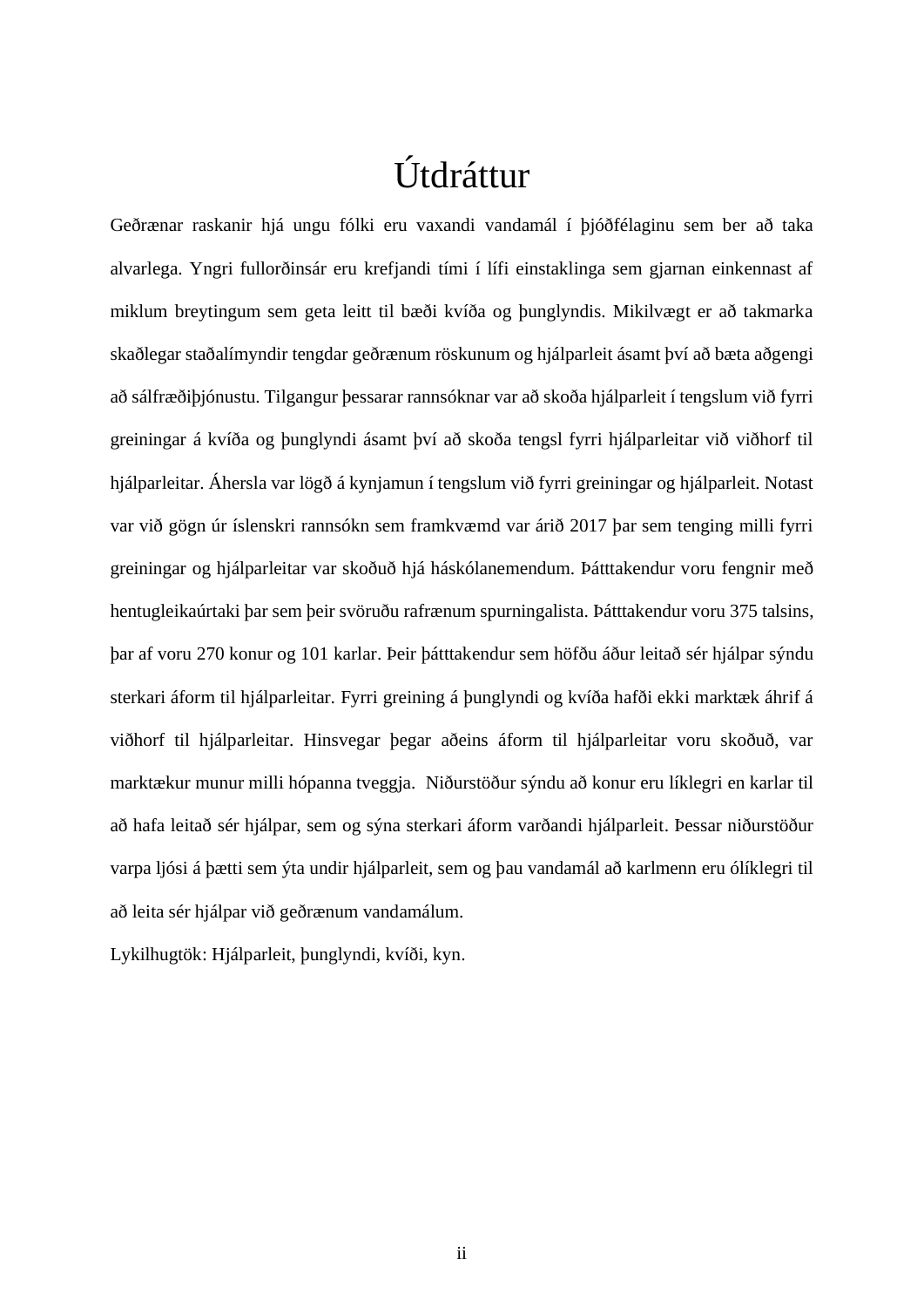# **Table of Contents**

| HELP-SEEKING BEHAVIOUR AND BELIEFS ABOUT PSYCHOLOGICAL                    |  |
|---------------------------------------------------------------------------|--|
|                                                                           |  |
|                                                                           |  |
|                                                                           |  |
|                                                                           |  |
|                                                                           |  |
|                                                                           |  |
|                                                                           |  |
|                                                                           |  |
|                                                                           |  |
|                                                                           |  |
|                                                                           |  |
|                                                                           |  |
| ICELANDIC VERSION OF THE BELIEFS ABOUT PSYCHOLOGICAL SERVICES (I-BAPS) 16 |  |
|                                                                           |  |
|                                                                           |  |
|                                                                           |  |
|                                                                           |  |
| RELATIONSHIP BETWEEN PREVIOUS DIAGNOSIS AND BELIEFS ABOUT PSYCHOLOGICAL   |  |
|                                                                           |  |
| HELP-SEEKING BEHAVIOUR AND BELIEFS ABOUT PSYCHOLOGICAL SERVICES 21        |  |
|                                                                           |  |
|                                                                           |  |
|                                                                           |  |
|                                                                           |  |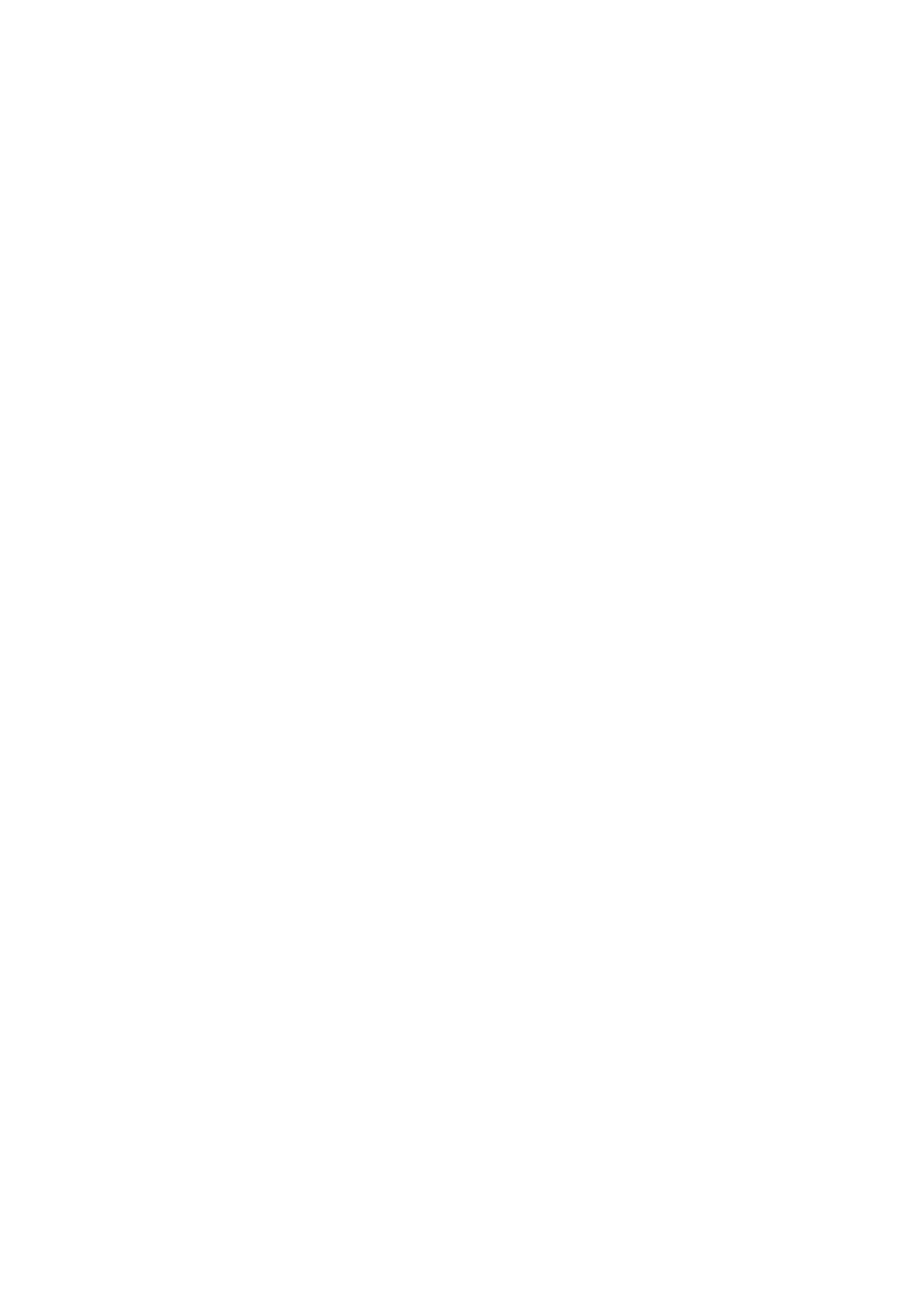# <span id="page-8-0"></span>Help-Seeking Behaviour and Beliefs about Psychological Services among University Students

In the fifth edition of the *Diagnostic and Statistical Manual of Mental Disorders* (DSM-5), mental disorders are described as syndromes characterised by a disruption in individuals' cognition, emotion regulation, and/or behaviour. Mental disorders can affect an individuals' developmental process when looking at biological, psychological, and mental functioning (American Psychiatric Association, 2013). Mental disorders usually affect the person's abilities to participate in social activities or other daily activities (American Psychiatric Association, 2013). Mental disorders among young adults are a growing global health concern that affect 10 - 20% of young adults (Barker et al., 2019). It is crucial for these disorders to be recognized and treated effectively to minimize the negative effects that they can have on the individual's life. Kang et al. (2021) aimed to examine the prevalence of mental disorders among university students in the United States of America. The highest prevalence rates identified were for eating disorders ranging from 19 to 48%, depression 22%, followed by compulsive disorders ranging from 2 to 12.27%. Their findings highlighted the growing concern for mental health issues among university students (Kang et al., 2021).

## <span id="page-8-1"></span>Help-Seeking

Results from multiple previous studies have shown that the number of people experiencing mental disorders is higher than the number of people that seek help for those problems (Rickwood & Thomas, 2012). Mental disorders like depression and anxiety have major effects on people's daily lives and, if left untreated, can have severe negative consequences (American Psychiatric Association, 2013). For this reason, it is important to promote research that increases our understanding of the potential risk groups that may be less likely to seek and receive help for mental disorders (Rickwood & Thomas, 2012).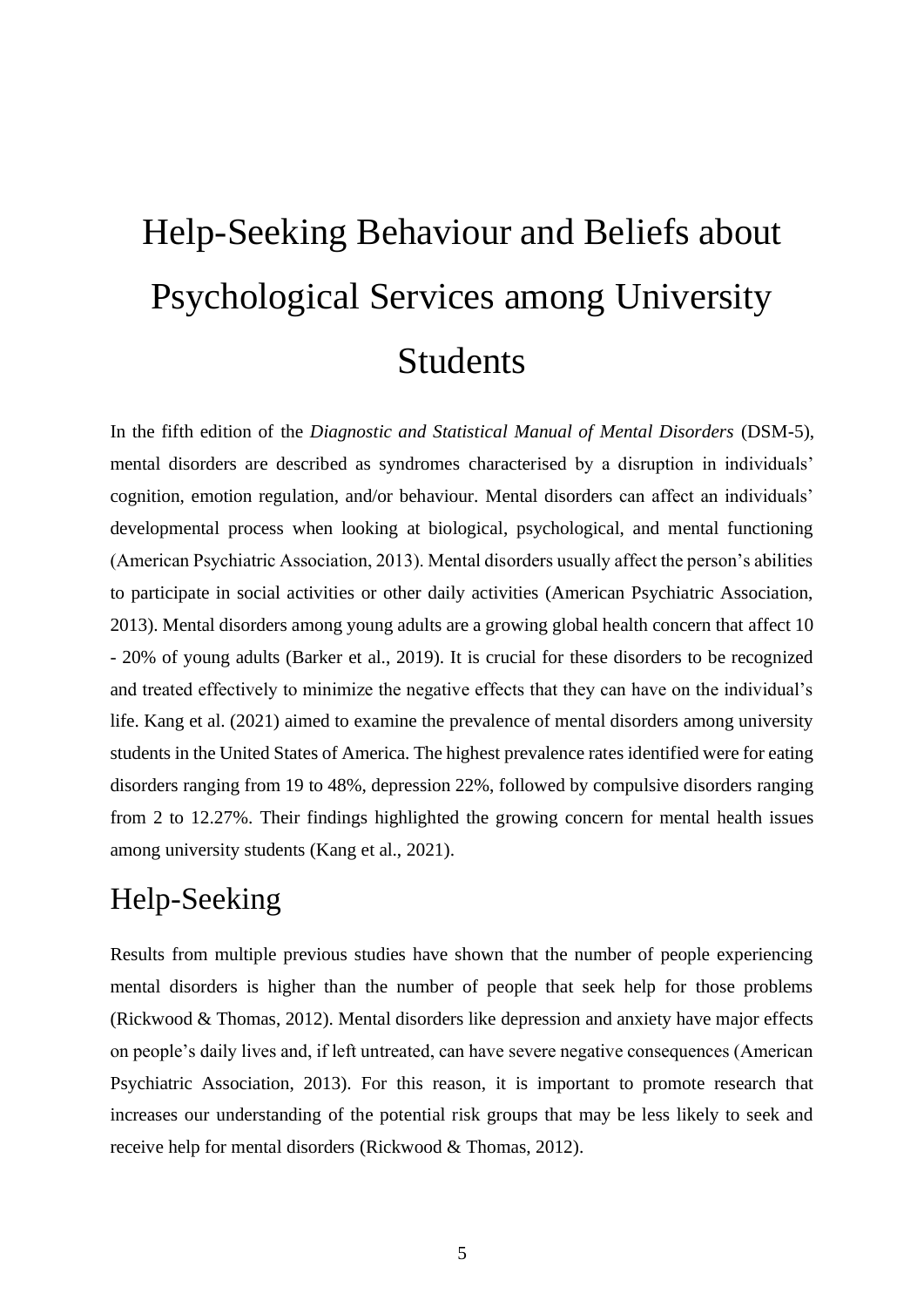Several different definitions of help-seeking have been proposed, and they often vary depending on the aim of the researchers studying them (Rickwood & Thomas, 2012). In the *American Psychological Association Dictionary of Psychology*, help-seeking behaviour has been defined as "searching for or requesting help from others via formal or informal mechanisms, such as through mental health services" (American Psychological Association., n.d.).

According to Rickwood and Thomas (2012), help-seeking can be categorised into two main forms; formal and informal. *Formal help-seeking* can be identified as help from professionals who are educated or have a license to help people with their specific problems. These individuals can give relevant and professional advice, supported by science in the form of treatment. This includes advice from individuals who are psychologists, health-care providers and specialists. The *informal* type of help-seeking includes speaking to an individual who is not trained to give advice about the person´s problem, such as a friend or a family member (Rickwood & Thomas, 2012). The majority of studies have usually focused only on formal help-seeking, hence less is known about informal help-seeking (Rickwood & Thomas, 2012). Individuals who need help dealing with their mental health issues often look for assistance from their physician, a nurse, a guidance counsellor at school or a priest (Druss & Mauer, 2010). These professions all fall under *primary care interference* (Druss & Mauer, 2010). They often are the first line of contact and can make the decision of referring the patient to a specialist, which are often referred to as *secondary care professionals*. It is important that the relationship between primary and secondary care supporters is reliable for individuals to get proper help as quickly as possible (Druss & Mauer, 2010).

According to Rickwood and Thomas (2012), young adults, from the age of 16 to the age of 24 years, are less likely to seek help for mental disorders than older adults (Rickwood  $\&$ Thomas, 2012). In a cross-sectional survey from 2016 conducted by Salaheddin and Mason (2016), barriers to mental health help-seeking were explored. Participants were 203 UK citizens between the ages of 18 and 25 years. The sample was recruited by convenience and snowball sample techniques from various organizations and online sources. Participants answered a series of questionnaires measuring psychological distress and their help-seeking behaviour, along with potential barriers towards help-seeking. The survey included both closed and openended questions concerning barriers to help-seeking. Results revealed that 48% of the participants reported current mental health difficulty, and 65% reported a lifetime difficulty. Of those who reported lifetime difficulty, 35% did not seek help for their problems. Reasons were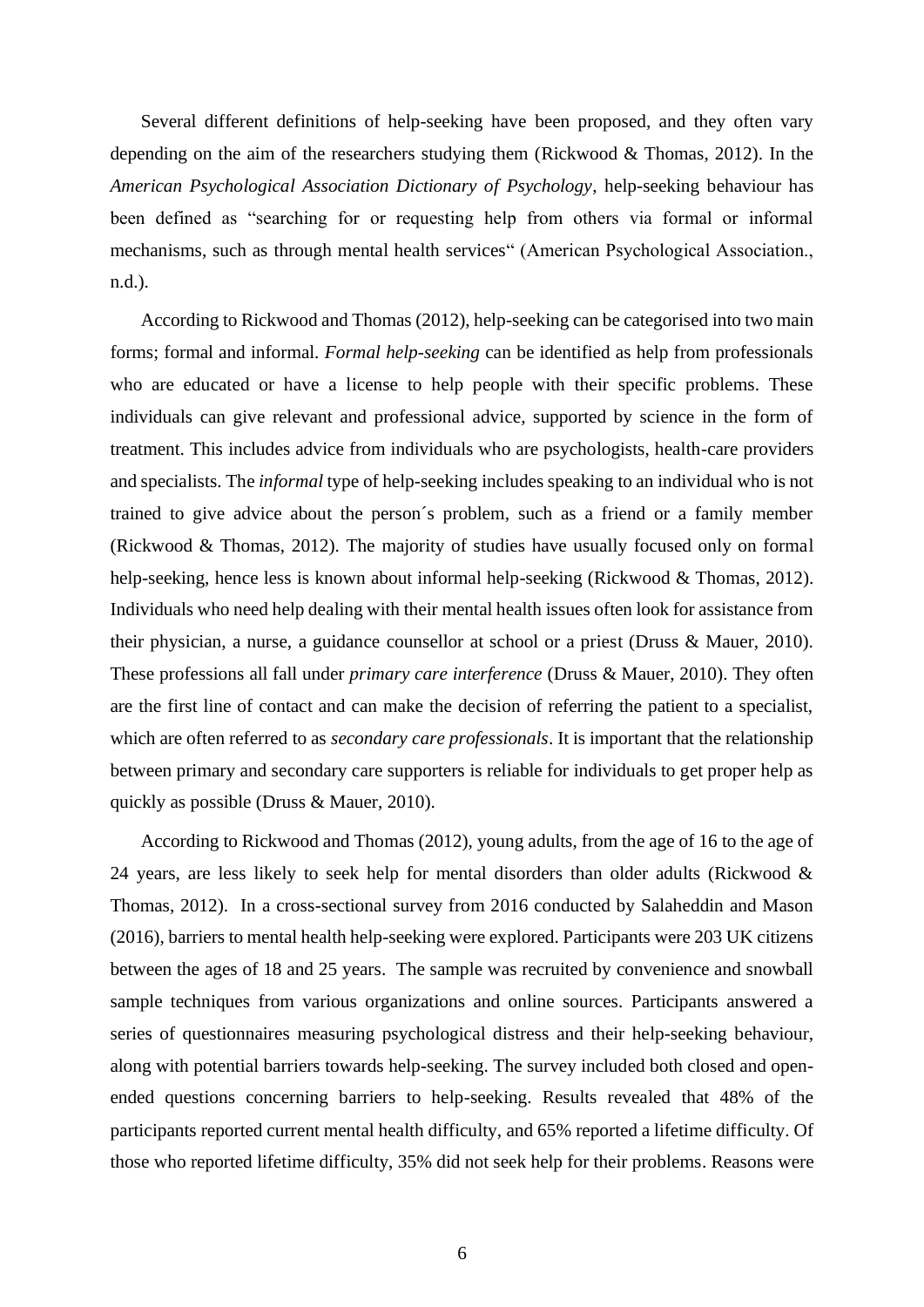divided into three main categories; *stigma related barrier items*, *attitudinal barrier items* and *instrumental barrier items*. *Stigma related barrier items* included examples such as feeling embarrassed or ashamed and concerns about what others might think. *Attitudinal barrier items*  included examples such as fear of treatment and the feeling that professional help is not beneficial. *Instrumental barrier items* included examples such as financial worries and difficulties with service accessibility. The items mentioned by most participants as the main reason for not seeking help were "Wanting to solve the problem on my own" (85.3%), "Dislike of talking about my feelings, emotions, or thoughts" (84.4%), and "Feeling embarrassed or ashamed" (81.4%). Examples of other items mentioned by a high percentage of participants were "Thinking the problem would get better by itself", "Concern that it might harm my chances when applying for jobs" and "Concern that people might not take me seriously if they found out I was having professional care". Several other reasons were mentioned by a high percentage of participants, but these give a good example of why young adults may not seek help when needed (Salaheddin & Mason, 2016).

### <span id="page-10-0"></span>Help-Seeking Intentions

Ajzen (1991), came forward with a theory called *Theory of Planned Behaviour* (TPB). TPB was designed to explain and predict human behaviour in specific contexts. The central focus of this theory is the individual´s intention to perform a given behaviour, solemnly for the reason that intention is thought to be a measurement of the individuals´ willingness to change a specific behaviour. A crucial aspect for behaviour to change is that the person's intentions stay constant (Ajzen, 1991). Three other important factors play a role in how likely a person is to change a specific behaviour according to this theory. First is *perceived behavioural control*, in other words, the degree of how much the individual believes in their capability of changing a specific behaviour. The second factor is the individual's *attitude*, positive or negative, towards the specific behaviour. The third factor is *subjective norms*, which refers to the social pressure the individual perceives regarding performing or not performing the specific behaviour. All these three factors contribute to determining the person´s intention and thus the likelihood of the specific behaviour to change (Ajzen, 1991).

In a study by Tomczyk et al. (2020), which aimed to investigate help-seeking behaviour in a German community with untreated depressive symptoms, the process of seeking help was linked to the components of TPB. According to the theory, the individual´s intention to seek help is encouraged or discouraged through the theory´s three components. *Perceived*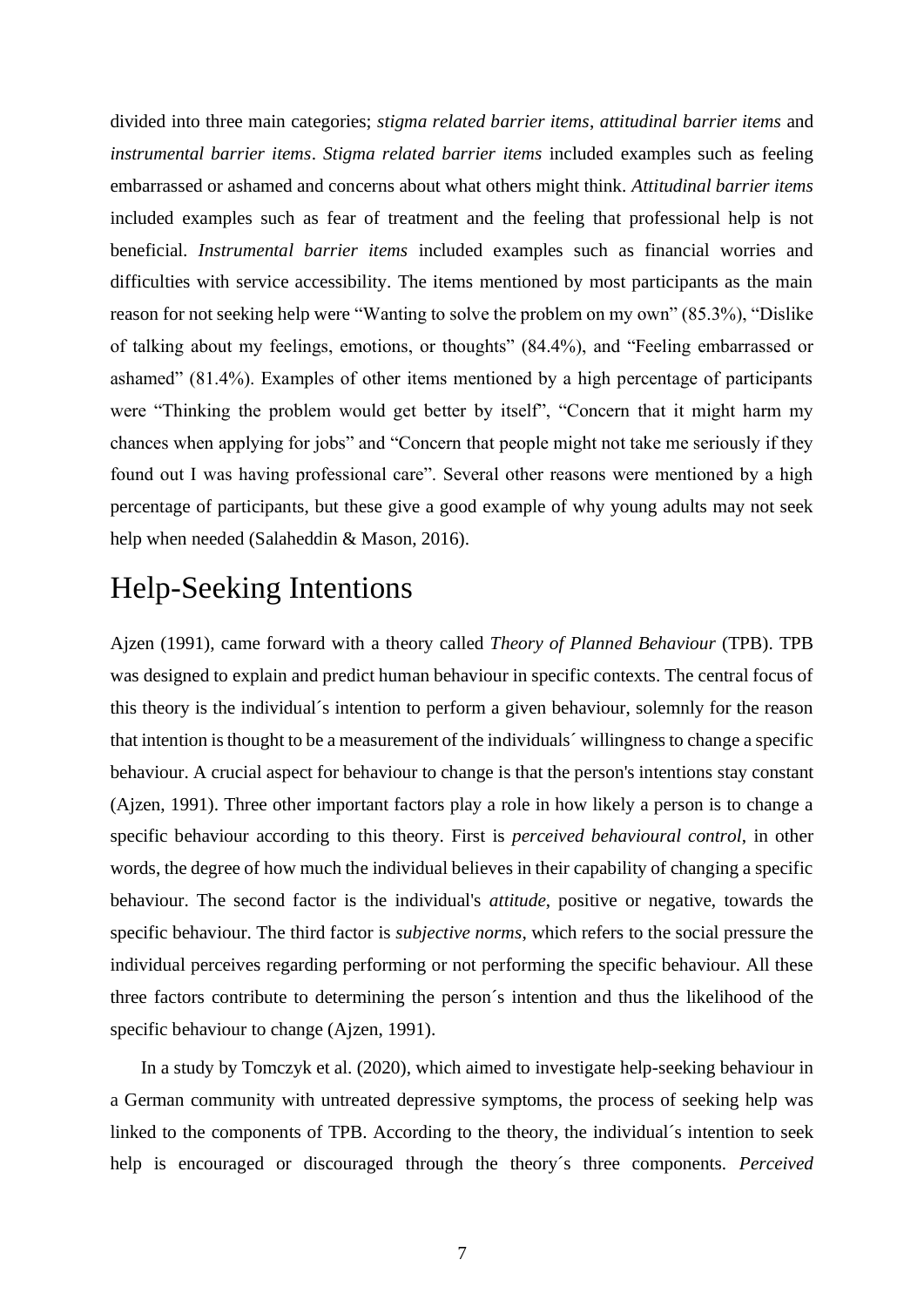*behavioural control* refers to the person's confidence in being able to seek help and the person's control over their performance in the process of help-seeking. *Attitude* refers to the individual´s evaluation of seeking help, or whether the individual believes that seeking help for mental disorders is more beneficial than harmful or vice versa. The component of *subjective norms* can be described as how the individual perceives others' opinion about help-seeking as well as the actual help-seeking behaviour of others (Tomczyk et al., 2020). In the study conducted by Tomczyk et al. (2020) on attitude towards help-seeking, all three factors; attitude, subjective norms and perceived behavioural control were measured by a questionnaire and the intention of seeking help was assessed by a question regarding how likely the participant was to seek help for their problems in the next three months. Results from the study concluded that all three components; Perceived behavioural control, attitude and subjective norms towards helpseeking, are positively related to intentions of seeking help. The intention of help-seeking showed significant prediction of subsequent help-seeking behaviour. According to this study, TPB can be used as an effective way to measure the likelihood of a person seeking help (Tomczyk et al., 2020).

The majority of psychiatric disorders emerge in young adulthood, yet individuals between the age of 18-24 are the least likely group to seek out help (Mitchell et al., 2017). According to Mitchell et al. (2017), the stigma regarding mental health problems in society and the need to feel independent are two of the reasons why young adults do not seek help (Mitchell et al., 2017). The difficulty of accessing help as well as expressing their problems reduces their helpseeking intentions as well (Mitchell et al., 2017). The act of speaking up about issues regarding mental health to a general practitioner is a common concern for young adults (Mitchell et al., 2017). Another obstacle regarding help-seeking intentions for young adults appears to be the dilemma of recognising their own mental health problems (Gulliver et al., 2010). Results from a previous study by Takeuchi and Sakagami (2018), led to the conclusion that greater knowledge about depression was associated with lower perceived stigma (Takeuchi & Sakagami, 2018). To increase the intention for help-seeking by young adults, an easier access regarding information about mental disorders and reduced stigma is needed (Gulliver et al., 2010). According to Mitchell et al., (2017), young adults who have a positive help-seeking experience show greater help-seeking intentions in the future (Mitchell et al., 2017). Young adults have also shown greater help-seeking intentions when they feel trust towards the person they are looking to for help (Gulliver et al., 2010). A study conducted in England in 2009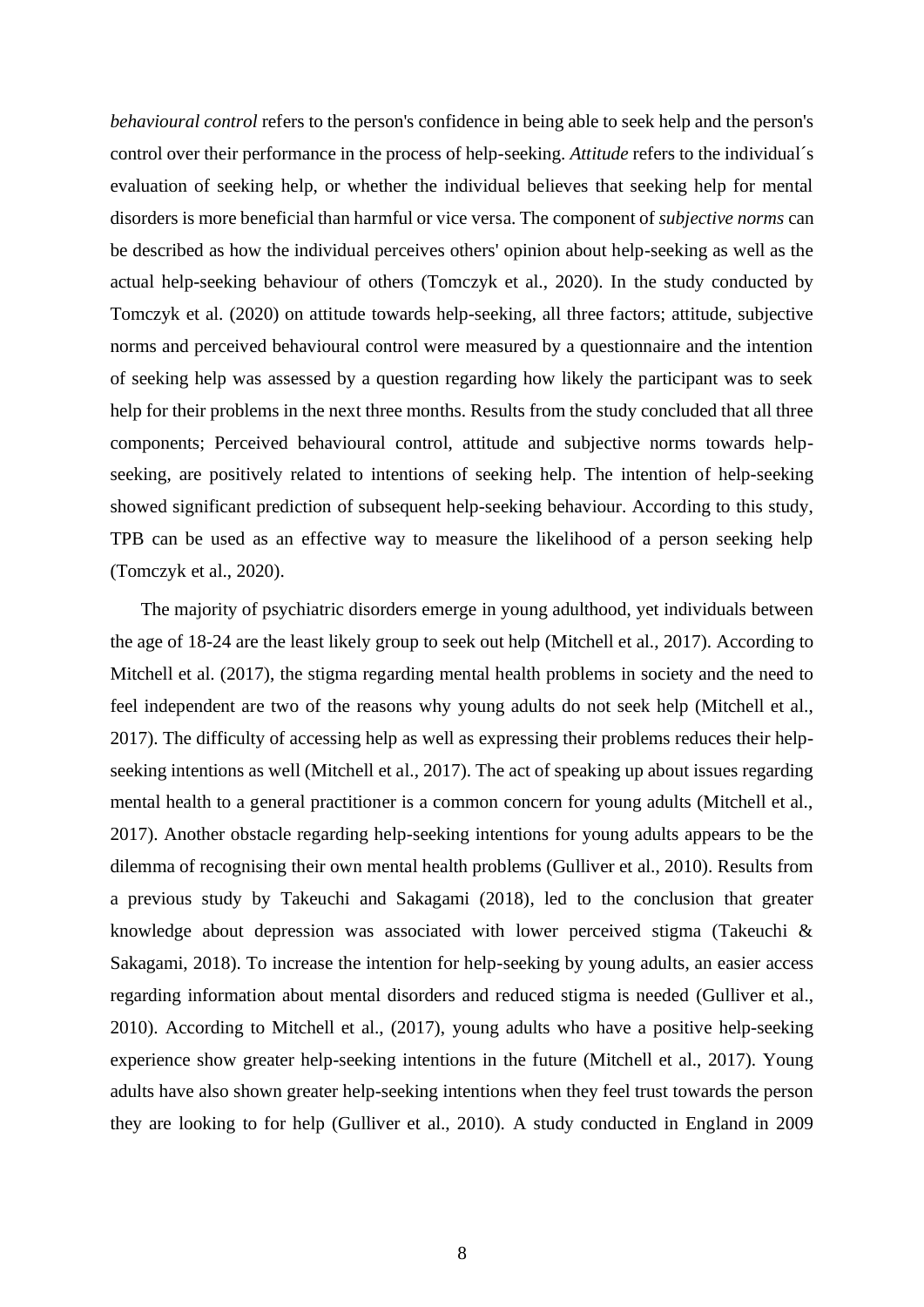showed that greater knowledge about mental disorders and a more positive attitude of tolerance results in stronger intentions to seek professional help (Rüsch et al., 2011).

### <span id="page-12-0"></span>Gender Difference in Help-Seeking

Women are, in general, more likely to seek professional help than men (Thompson et al., 2016). According to Thompson et al. (2016), individuals are also more likely to seek help when they are dealing with physical illness rather than a mental illness (Thompson et al., 2016). Men tend to view having anxiety or depression as a weakness and therefore do often not admit suffering from those mental disorders (Lynch et al., 2018). There are numerous reasons why men do not seem to deal with their mental health problems and seek professional help. For example, compared to women, men may feel more pressure to conform to masculine gender norms, which has shown to be discrepant with the act of seeking help (Lynch et al., 2018). This could partly explain why men may be less likely than women to seek help when help may be needed. Adhering to masculine gender norms may also have a negative effect on men's mental health by promoting unhealthy ways to cope with distress instead of seeking professional help (Seidler et al., 2016). According to Lynch et al. (2018), men tend to self-medicate with alcohol more frequently than women. Men also often find it difficult to talk about their depression with friends or family, potentially leading to more problems in the future (Seidler et al., 2016).

## <span id="page-12-1"></span>Depression and Anxiety

A depressive disorder is an umbrella term that covers Disruptive Dysregulation Disorder, Dysthymia, Premenstrual Dysphoric Disorder, Substance/medication-induced Depressive Disorder, Depressive Disorder due to another medical condition, other Specified Depressive Disorder, Unspecified Depressive Disorder, and Major Depressive Disorder (American Psychiatric Association, 2013).

The World Health Organization ranked Major Depressive Disorder (MDD) as the third cause of burden disease worldwide in 2008 and has predicted that the disease will rank first by 2030 (World Health Organization, 2008). According to the fifth edition of the *Diagnostic and Statistical Manual* (DSM-5), the individual needs to have experienced at least five symptoms, and one needs to be loss of pleasure/interest or depressed mood, two weeks prior for MDD to be diagnosed (American Psychiatric Association, 2013). According to DSM-5, symptoms for MDD include; depressed mood, loss of pleasure/interest, weight loss or weight gain, insomnia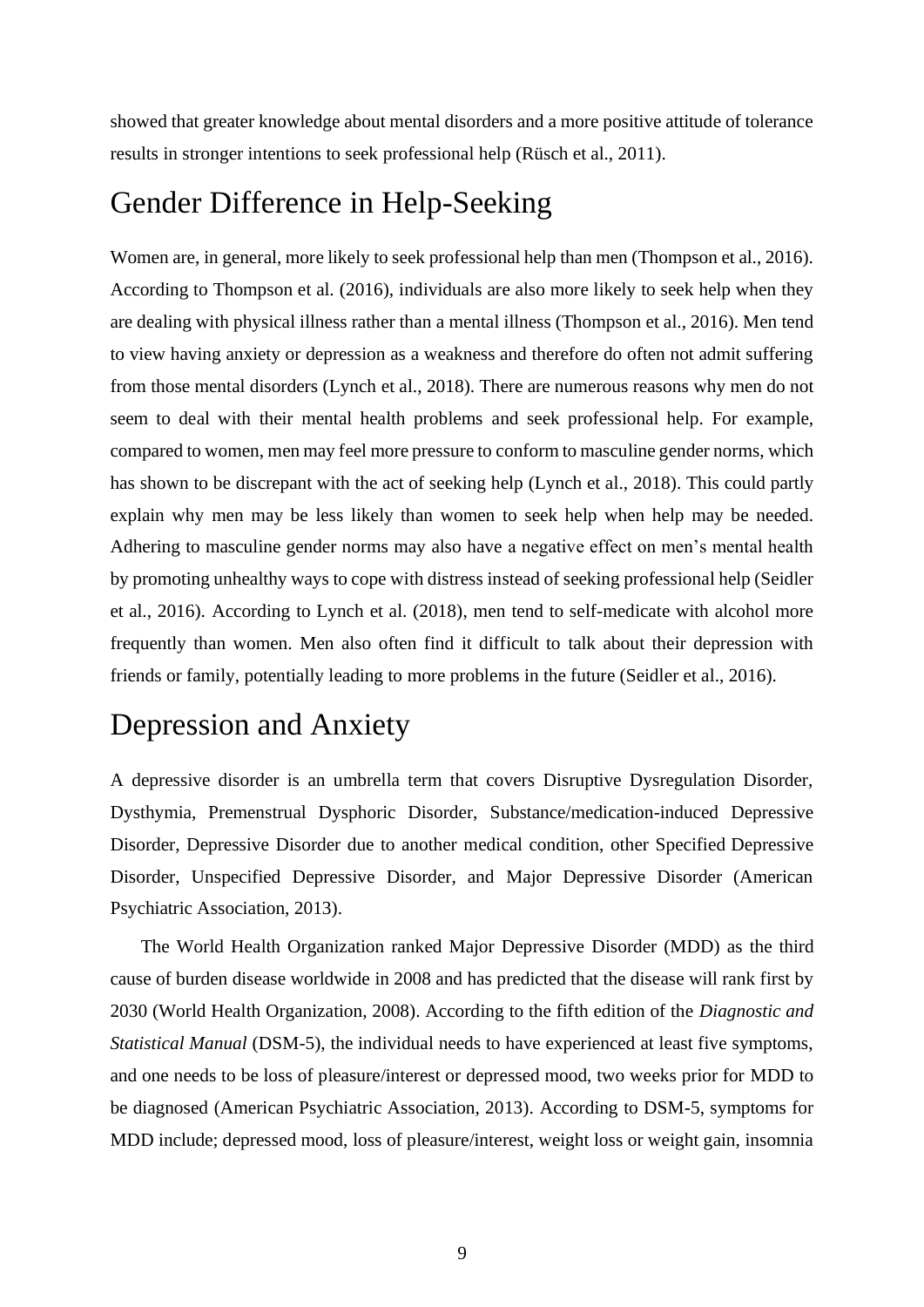or hypersomnia, changes in energy, feelings of uselessness, trouble with concentrating, and suicidal thoughts (American Psychiatric Association, 2013). It is crucial to make sure that these symptoms are not caused by any physical reason before diagnosing MDD (American Psychiatric Association, 2013). A common tool to measure symptoms of MDD is the PHQ Depression scale (PHQ-9), a 9-item questionnaire measuring symptoms within the last two weeks (Kroenke & Spitzer, 2002).

The onset age for MDD can occur all through the individual's lifespan, and it is most often gradual (Malhi & Mann, 2018). According to the DSM-5, the average onset age for MDD in the USA is approximately 20 years of age. It is also recognized in the DSM-5 that the progression of depression varies for each individual (American Psychiatric Association, 2013). It is important to recognize risk factors for MDD to be able to diagnose and treat the disorder (American Psychiatric Association, 2013). These risk factors are diverse, the most common being genetics (individuals of depressed parents are three to four times more likely to develop MDD) and environmental factors like trauma, difficult life events, bullying, death or loss, and illnesses (Thapar et al., 2012). According to the DSM-5, approximately 7% of Americans suffer from MDD with a twelve-month prevalence. Individuals aged between 18 to 29 have a threefold higher prevalence than individuals 60 years and higher (American Psychiatric Association, 2013). The risk of recurrence in MDD becomes higher for individuals who have experienced a severe episode of MDD and for young adults (American Psychiatric Association, 2013). According to the European Health Interview Survey in 2015, Iceland had the fourth-highest prevalence rate for depression among European countries. The prevalence rate for depressive symptoms for women in Iceland was 11% compared to 7% for men. Women in Iceland from the age of 15-24 had the highest prevalence rate for depressive symptoms, just under 18%, compared to other European countries (Hagstofan, 2017).

According to DSM-5, anxiety disorders are described as a group of mental disorders defined by extreme fear, anxiety, and similar behavioural disruptions. Individuals with anxiety disorders encounter unusual fear responses to a real or perceived threat. Anxiety, on the other hand, is anticipation of impending threats (American Psychiatric Association, 2013). According to DSM-5, there are multiple types of anxiety disorders which include; Generalized Anxiety Disorder (GAD), Separation Anxiety Disorder, Selective Mutism, Specific Phobia, Social Anxiety Disorder, Panic Disorder, Anxiety Disorder Due to Another Medical Condition, Other Specified Anxiety Disorder, Unspecified Anxiety Disorder and Agoraphobia (American Psychiatric Association, 2013). In the United States, the 12 months prevalence for GAD is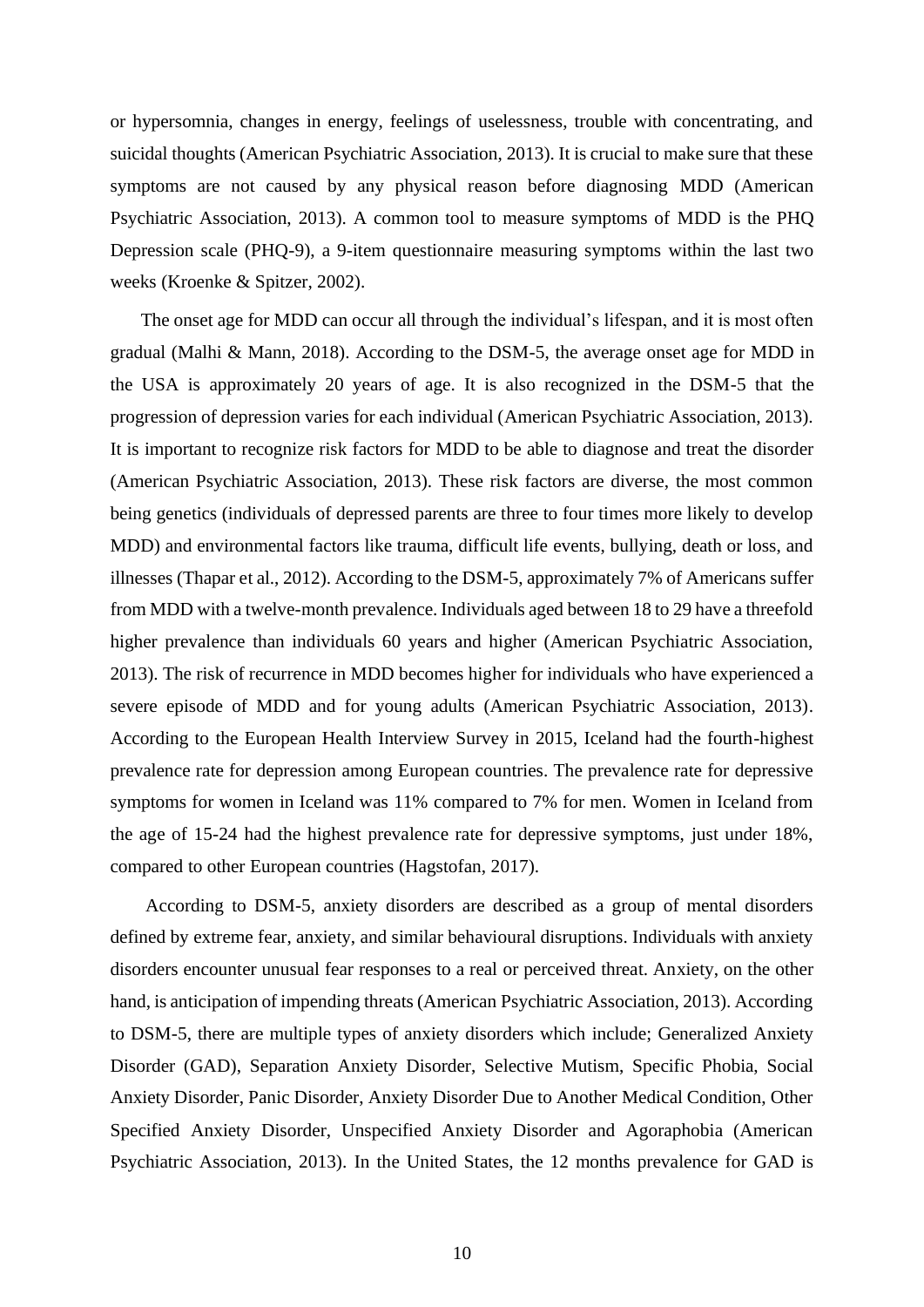higher for adults, 2.9% compared to 0.9% among adolescents and the life-time prevalence rate is 7.7% for women and 4.6% for men (American Psychiatric Association, 2013). It is also important to notice that individuals from developed countries are more likely to report symptoms of GAD, and the prevalence rate outside of the United States is 0.4-3.6% (American Psychiatric Association, 2013).

The onset age is around middle age and decreases in the later years of life (American Psychiatric Association, 2013). GAD is described in the DSM-5 as disproportionate worry and anxiety about a number of various things. These worries are blown out of proportion by the individual and are unlikely to have the impact that is anticipated (American Psychiatric Association, 2013). The diagnostic criteria for GAD by DSM-5 states that individuals experience excessive worrying and anxiety, have no control over their worries, and have at least three out of six symptoms present nearly every day for the past six months (American Psychiatric Association, 2013). These symptoms are; restlessness or being on edge, fatigue, having trouble concentrating, irritability, muscle tension, and having trouble with sleeping (American Psychiatric Association, 2013). A common way to measure GAD is the use of GAD-7 (Spitzer et al., 2006). GAD-7 is a 7-item questionnaire where individuals assess their problems in relations to anxiety two weeks prior (Spitzer et al., 2006).

Adults with GAD have excessive worries about their abilities to perform in their daily life, whilst children worry about competence and how they act. Adults tend to worry about their finances, well-being, job performance and other life events. It is noted in the DSM-5 that there is not enough evidence to support the idea that environmental factors could be potential risk factors for GAD. However, it is important to understand that upbringing could be a factor. Genetics are a risk factor, and one-third of the risk factors for developing GAD seems to be due to genetics (American Psychiatric Association, 2013).

### <span id="page-14-0"></span>Gender Differences in Mental Disorders

Evidence show that anxiety is the most common psychiatric disorder among older adults, but it often goes unrecognized (Kiely et al., 2019). In relations to physical illness such as dementia and Parkinson's disease, depression and anxiety tend to follow (Kiely et al., 2019). Even at an older age, women are more likely to show evidence for depression and anxiety. However, men have a higher suicide rate than women (Kiely et al., 2019). In general, women tend to have a higher prevalence of anxiety and depression (Kiely et al., 2019).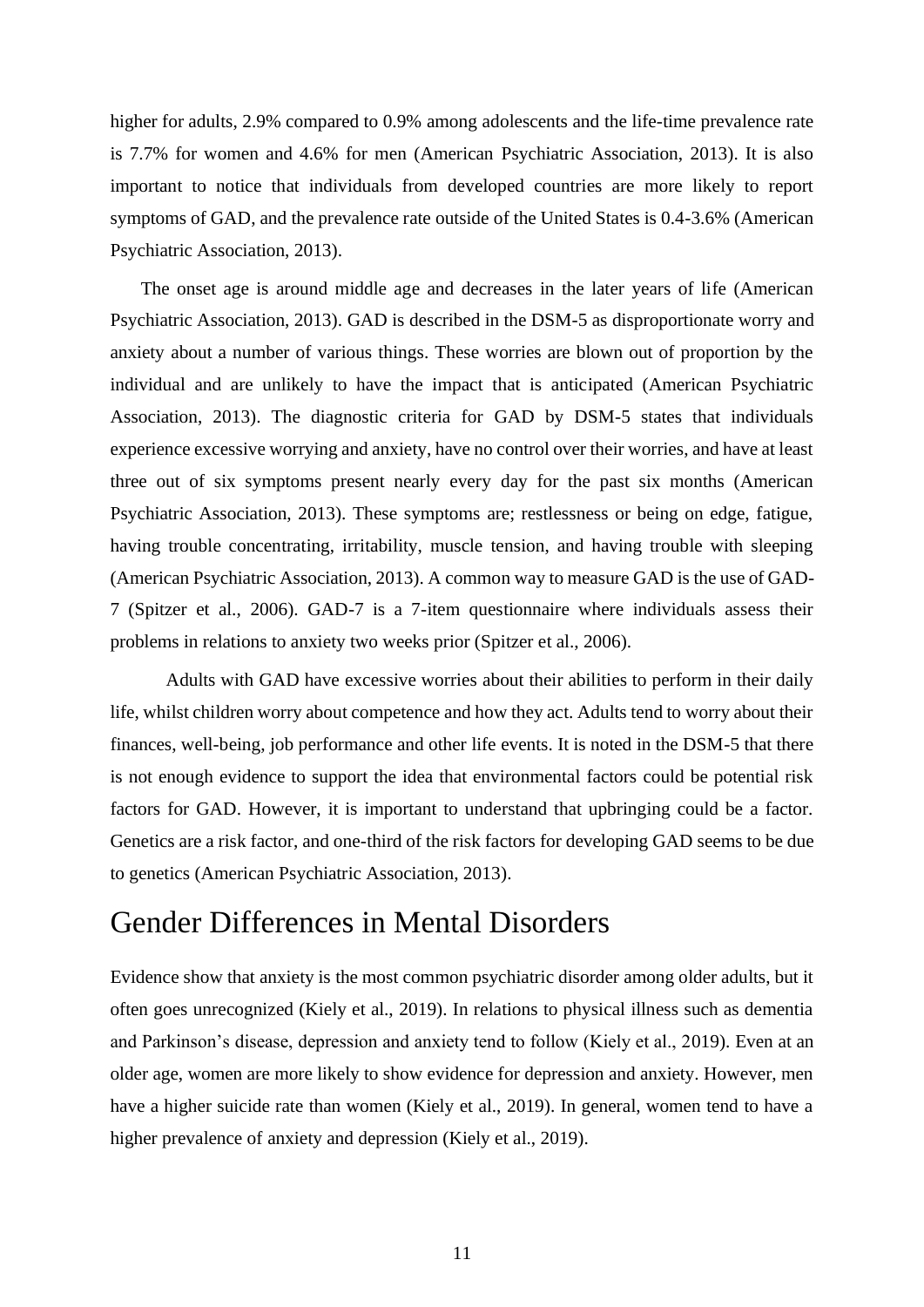Research has shown that women are more frequently victims of abuse, physical, sexual, and mental, which can often lead to anxiety and depression (Rubinow & Schmidt, 2019). This could be one of several reasons why women seem to be more frequently affected by mental disorders than men. Women are two times more likely to suffer from major depression than men, along with being more likely to suffer from anxiety disorders (Rubinow & Schmidt, 2019). According to Rubinow and Schmidt (2019), women's menstrual cycle can have an effect on both anxiety and depression. Pregnancy can also affect a woman's behaviour and feelings, which can lead to postpartum depression (Rubinow & Schmidt, 2019). Studies have shown that the genders react differently to medications made for treating mental disorders, and that can play a part in treating the disorder (Rubinow & Schmidt, 2019).

A study by Hansen and Høye (2015), conducted in Norway, looked at gender differences in help-seeking, amongst other things. Their results showed that 21.5% of women reported having anxiety or depression compared to only 12.3% of men. Women under the age of 50 were more likely to seek help at a psychiatric outpatient service. However, men over the age of 50 were more likely than women to seek out help at a psychiatric outpatient service. Their results also showed no significant difference in help-seeking at a psychiatric outpatient service between the sexes who had anxiety and/or depression, with 13.5% of women seeking help and 10.5% of men (Hansen & Høye, 2015).

### <span id="page-15-0"></span>Previous Diagnosis and Help-Seeking

Several factors can affect help-seeking behaviour among individuals. When it comes to requesting help after being previously diagnosed with a mental illness, there are many aspects to consider. Having parents who suffer from anxiety or mood disorders can often lead to the children themselves suffering from those same disorders (Havinga et al., 2018). A study done by Havinga et al. (2018) showed that 91.1% of children who had parents suffering from anxiety or depression showed signs of those disorders as well. However, about one-third of the children did not get help until about 2 years after the first sign of onset. A contributing factor to helpseeking was the age of onset (Havinga et al., 2018). Those who showed signs of mental disorder in adolescence or early adulthood were more likely to seek help sooner than those who showed first symptoms in childhood. Females were also more likely to seek help sooner than males and those suffering from a mood disorder or mood disorder and anxiety combined were more likely to get help sooner than those who suffered only from anxiety. More than one-third of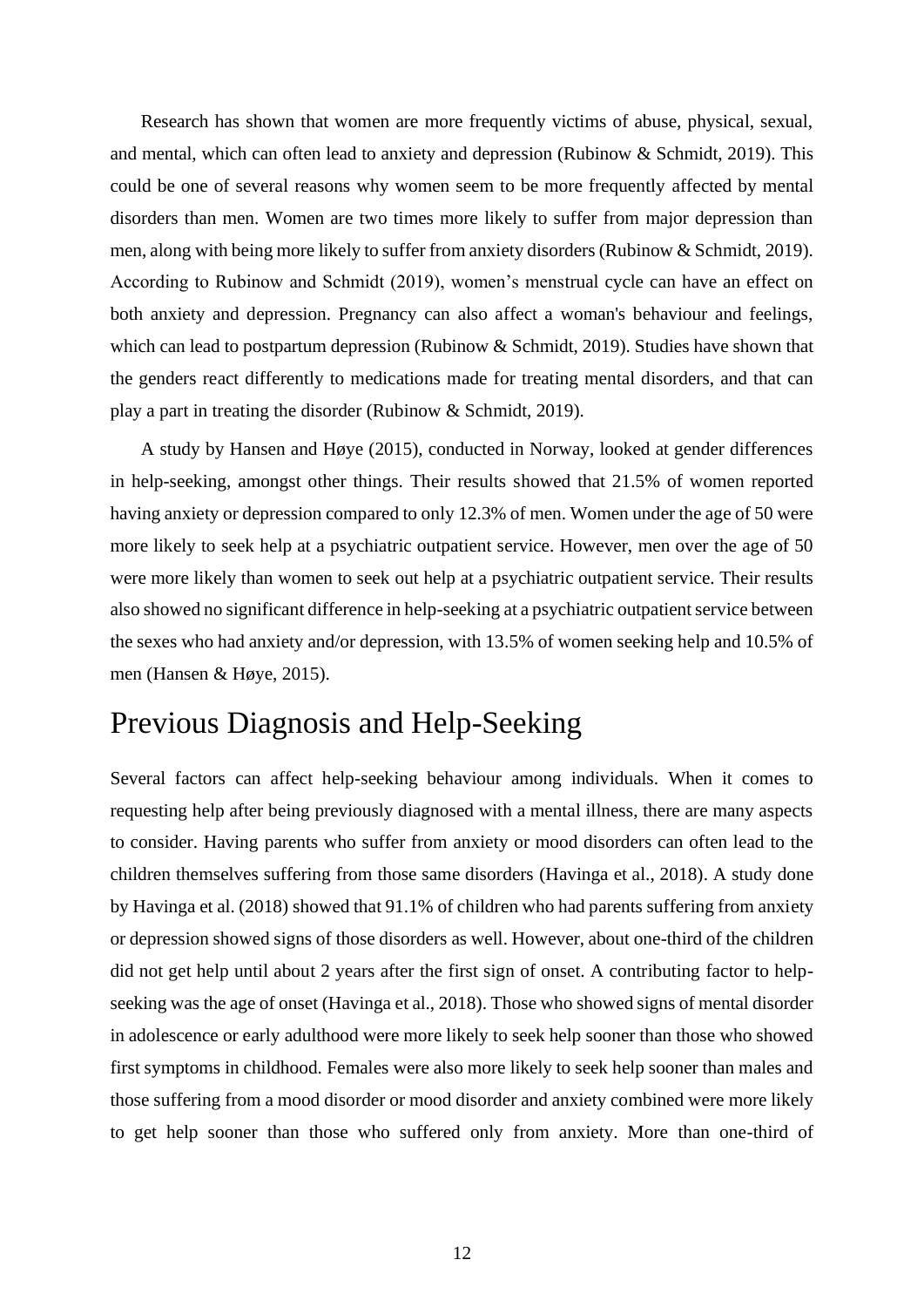participants entered secondary care, which indicates that they needed more support than what the day-to-day healthcare could provide (Havinga et al., 2018).

Studies conducted both in the United States and the Netherlands showed that about onethird of people with mood disorders (e.g., depression) sought help, and around one in five people with anxiety sought help in the first 12 months of onset (ten Have et al., 2013). Individuals with lifetime prevalence do usually seek help eventually, more so those suffering from mood disorders than anxiety (Wang et al., 2005). Delay in requesting help from the first onset can range from 6 to 8 years when it comes to mood disorders and from 9 to 23 years regarding anxiety (Wang et al., 2005). According to ten Have et al. (2013), lifetime treatment ranges from 60.9% for those suffering from anxiety disorders to 81.8% for those who suffer from mood disorders (ten Have et al., 2013).

A study done by Seidler et al. (2020) looked at satisfaction regarding previous and future help-seeking among Canadian men. Participants were 133 men between the ages of 19 and 71. The purpose of the study was to examine if previous experience with psychotherapy had any impact on future help-seeking and the likelihood of informing their doctor about mental health issues. Results showed that greater doubt about the effectiveness of psychotherapy led to men being less likely to seek help for any mental issues. The study also showed that men with more severe symptoms of depression were less likely to tell their doctor about their mental problems than those with milder symptoms. About 25% of participants reported having a negative previous experience with psychotherapy, and because of that, they were less likely to seek professional help in the future. Seidler concluded that because of negative attitude and experience, and negative beliefs about psychotherapy, men were less likely to seek help for any mental issues, potentially contributing to a higher prevalence rate of suicide in men than women (Seidler et al., 2020).

Most mental health problems emerge pre or around young adulthood which is the most common age of university students, yet that age group is not receiving enough help for their problems (Ramón-Arbués et al., 2020). There are many aspects to consider when researching why university students are so vulnerable to mental disorders. As mentioned by Ramón-Arbués et al. (2020), financial burden, academic pressure, the fear of not meeting expectations, and moving to a new location are just a few stressors in a university students' life (Ramón-Arbués et al., 2020). When emerging into adulthood, individuals often tend to feel overwhelmed and anxious regarding the future (Kosyluk et al., 2020). That especially applies to university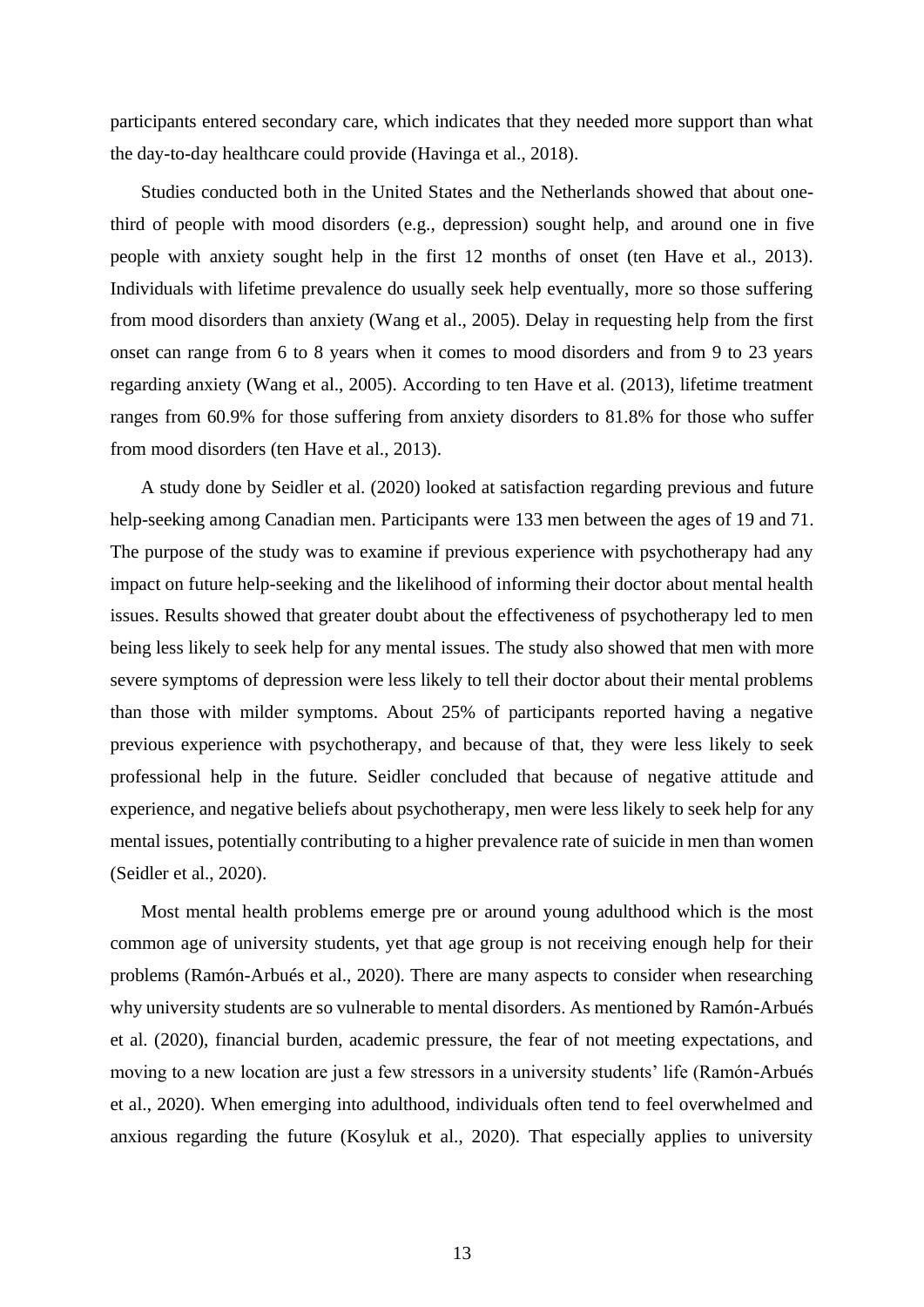students since they are experiencing many new adventures at the same time, along with learning new things about themselves and the world (Kosyluk et al., 2020). Therefore, at university, many students struggle with their mental health. According to Kosyluk et al. (2020), it is important to educate individuals better about mental illness since that can lower their personal stigma regarding mental health, and therefore they might be more likely to seek help themselves (Kosyluk et al., 2020). Kosyluk et al. (2020) also mentioned that the fear of being negatively labelled in relation to mental health diagnosis predicted students to be less likely to seek help for their mental problems (Kosyluk et al., 2020). A research conducted in Belgium by Bruffaerts et al. (2018) showed that around one third of freshman university students reported having mental health problems in the past 12 months. These mental health problems had a negative effect on their performance at college and on their grade point average (Bruffaerts et al., 2018).

The mental health of young adults, specifically university students, is a growing health concern. It is important for those who suffer from these disorders to seek help because the negative effects can be severe. The current study aimed to examine if current attitudes towards help-seeking relate to both previous diagnoses of depression and anxiety and previous helpseeking behaviour. Furthermore, the aim was to explore whether help-seeking intentions, attitudes, and behaviours differed depending on whether University students had previously been diagnosed with depression or anxiety. These questions will also be discussed in relations to gender.

# Method

### <span id="page-17-1"></span><span id="page-17-0"></span>Participants

Participants were university students from all of the seven universities in Iceland. In total 375 participants took part in the study, all above the age of 18. Out of the participants, 195 (53.13%) were between the ages of 18-26, 111 (30.25%) were between the ages of 27-35, and 61 (16.62%) were 36 years old and above. In this study, 72% of the participants identified as women ( $n=270$ ) and 27% identified as men ( $n=101$ ). All participants were required to be fluent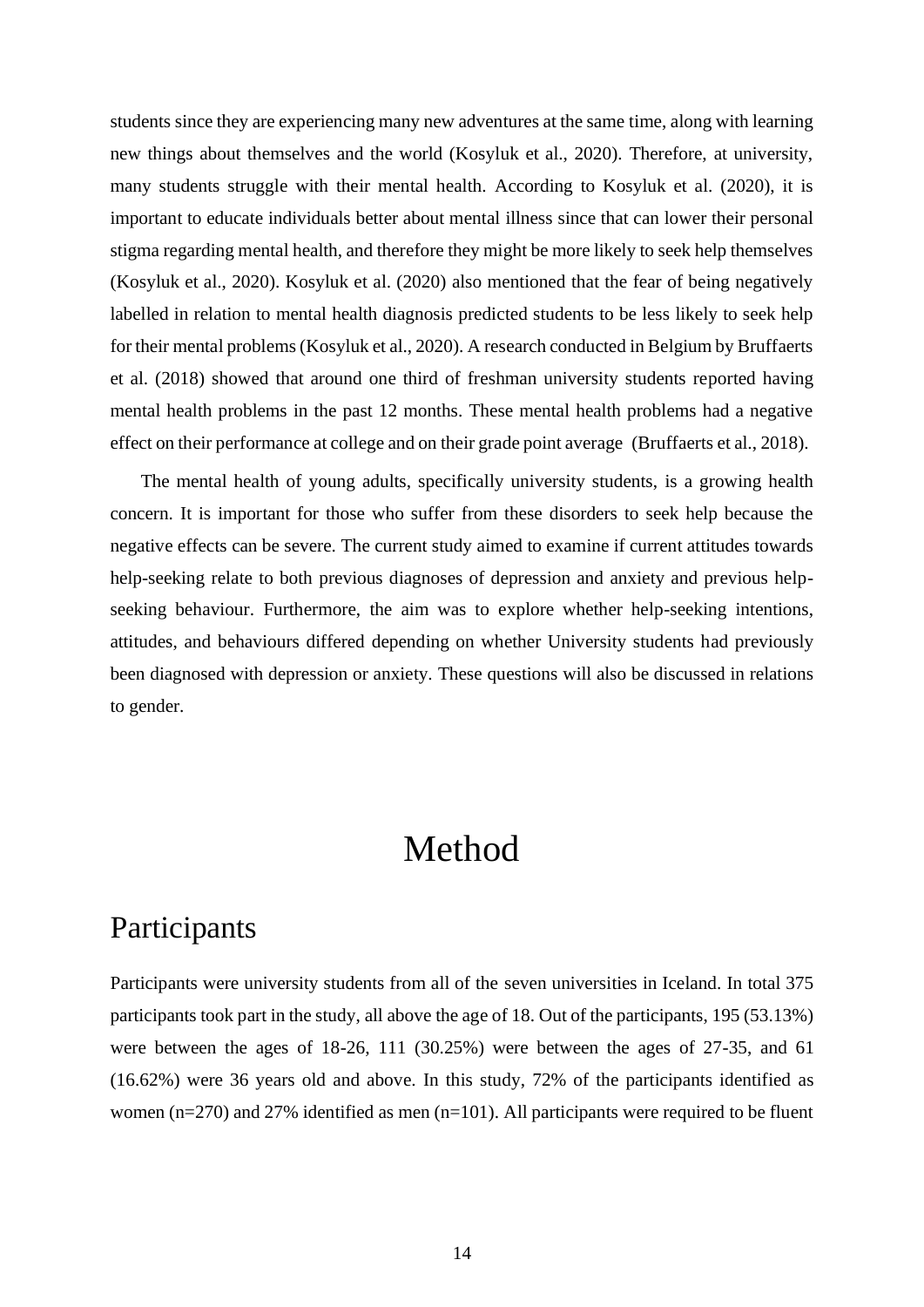in Icelandic and had to have access to the Internet and a smartphone, tablet or computer to access the survey.

### <span id="page-18-0"></span>Measures

### <span id="page-18-1"></span>Background variables

The online survey included questions about gender, previous diagnosis of anxiety and depression, help-seeking attitudes and help-seeking intentions. Participants were only able to identify as male or female in this survey. Regarding help-seeking, in the current study, we focused on help from psychologists. Participants were asked whether they had ever sought out help from a psychologist using a multi-response scale. Response categories were "yes, within the past 30 days", "yes, within the past 12 months", yes, more than 12 months ago" or "no". In this study, a new variable was created with these responses combined. One group consisted of participants who had sought out help, and the other one consisted of those who had not. For the purpose of this study, it did not matter when participants had sought out help but rather whether or not they had. The possible answers were either "yes", for those who had at any point sought out help and "no" for those who had never sought help from a psychologist. The reason behind this decision was that, for simplicity, having received professional help from a psychologist was seen as the only relevant factor, but not when that help was received nor for how long.

A variable called "previous diagnosis" was made, consisting of answers from those participants who reported having been diagnosed with either anxiety or depression more than 12 months prior to the study. In addition, a variable was made for previous diagnosis where one group consisted of those who had only been diagnosed with depression and the other group consisted of those who had only been diagnosed with anxiety prior to the study. These individuals had been diagnosed with either anxiety or depression more than 12 months prior to the study. Those who had a diagnosis of both anxiety and depression were excluded in this particular variable.

### <span id="page-18-2"></span>General Anxiety Disorder Scale (GAD-7)

A 7-item self-report scale was developed to screen for General Anxiety Disorder in individuals called GAD-7 (Spitzer et al., 2006). The questions measure problems that the individual is experiencing over the previous two weeks, both their severity and their frequency. Each of the seven items gets a score from 0-3, ranging from "not at all" to "nearly every day". The final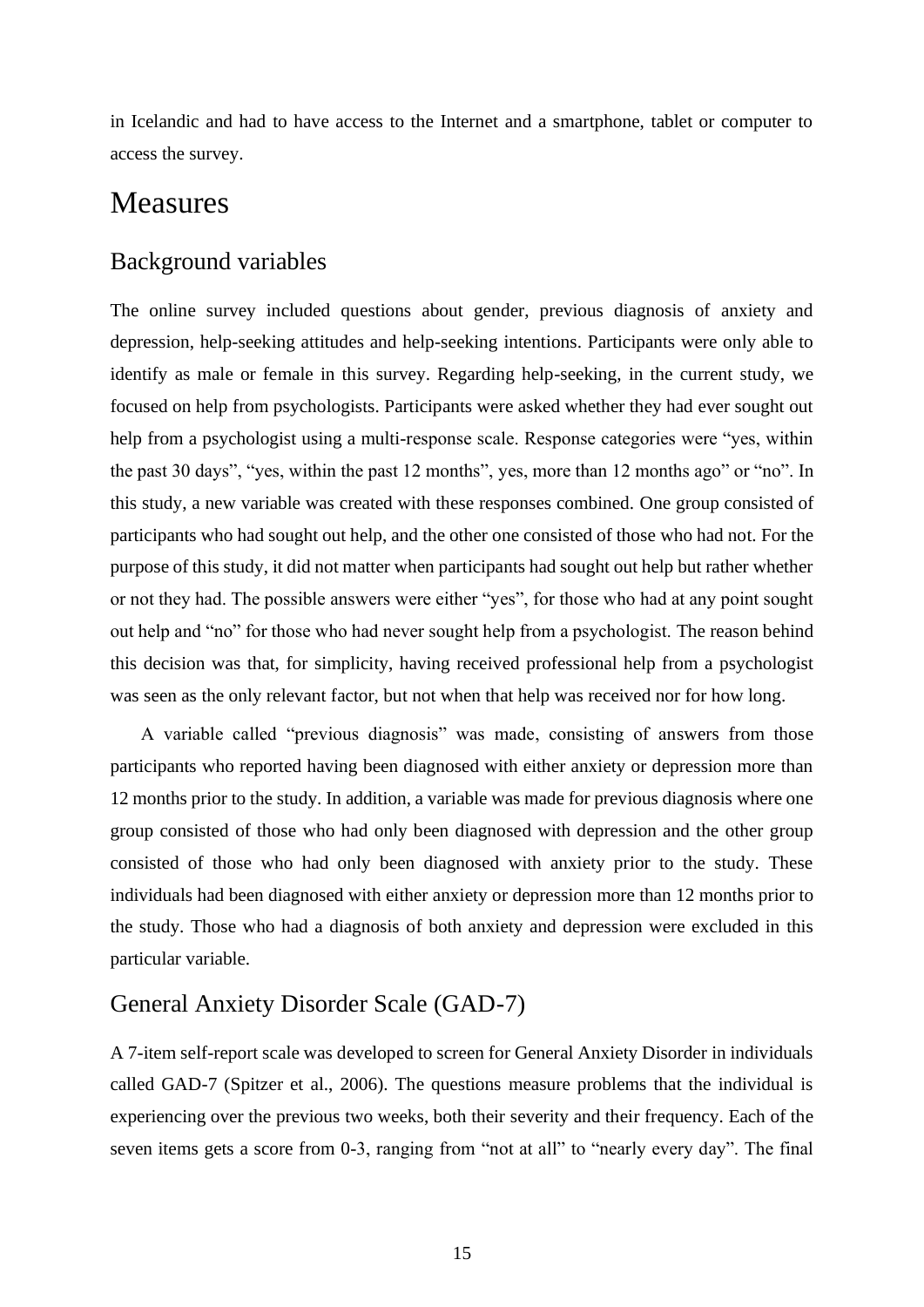score on the GAD-7, therefore, ranges from 0 to 21. The higher a score a person gets, the more severe their general anxiety symptoms are (Spitzer et al., 2006). In this study, those who scored 10 points or higher on the GAD-7 scale were assessed as having clinical signs of General Anxiety Disorder.

### <span id="page-19-0"></span>PHQ Depression Scale (PHQ-9)

The PHQ-9 depression scale is a nine-item module within the *patient health questionnaire* that screens for symptoms of major depression for the previous two weeks (Kroenke & Spitzer, 2002). Each of the nine items on the questionnaire has a score range from 0-3, with a higher score representing more severe symptoms of depression (Kroenke & Spitzer, 2002). The total score on the PHQ-9 scale ranges from 0-27, with scores equal to or greater than 10 being above the threshold for major depression (Kroenke & Spitzer, 2002). In this study, those who scored 10 points or higher on the PHQ-9 scale were assessed as having clinical signs of depression.

# <span id="page-19-1"></span>Icelandic version of the Beliefs about Psychological Services (I-

### BAPS)

Help-seeking attitudes, intentions, stigma and expertness were measured using the Icelandic version of the BAPS scale. The Icelandic version of the Beliefs About Psychological Services (I-BAPS) is a 22-item questionnaire adapted from the 18-item self-report measure, Beliefs About Psychological Services (BAPS; Ægisdóttir & Gerstein, 2009). The scale contains three subscales; *Stigma Tolerance*, *Intent* and *Expertness*. Each question on the scale ranges from one to six, with one being *"strongly disagree"* and six being *"strongly agree"*. The total score is calculated as the sum of each response divided by the number of items. The range of scores is from 1-6, where a higher score indicates a more positive attitude towards psychological services in the future (Ægisdóttir & Gerstein, 2009). To measure attitudes towards help-seeking in general, all answers from the I-BAPS scale were combined after item 7, 9, 12, 14, 16, 20, 21 and 22 had been reverse scored. It is important to note that item number 10 (which is within the Stigma Tolerance subscale) was missing from the data due to a coding error. In the current study, Cronbach's alpha was 0.93, which is consistent with the results of Ægisdóttir and Gerstein (2009) using the original scale, even though one item was missing from the data (Ægisdóttir & Gerstein, 2009). Items 1, 2, 3, 4, 5 and 11 combined make up the Intent subscale of the I-BAPS scale, which used to measure participants' help-seeking intention. Items 7, 9, 12, 14, 16, 20, 21 and 22 make up the Stigma tolerance subscale which was used to measure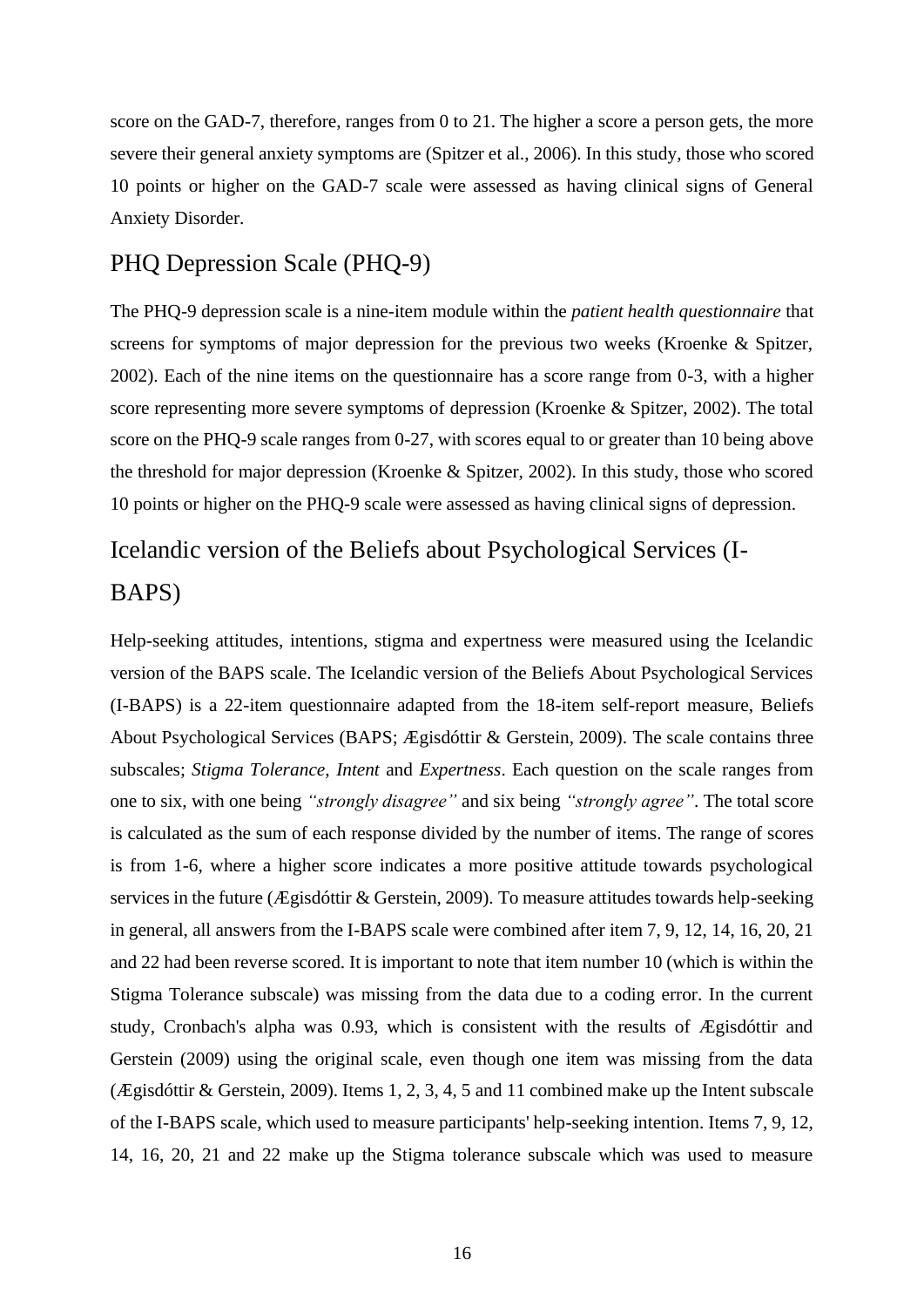participants' stigma towards psychologists. Items 6, 8, 13, 15, 17, 18 and 19 make up the Expertness subscale and were used to measure participants' beliefs about psychologists.

### <span id="page-20-0"></span>Procedure

A convenience sampling method was used to recruit participants. The original data set also included data from an athlete sample, but those participants were excluded in the current study. All seven universities in Iceland were contacted with the intention of recruiting participants. Six out of seven universities agreed to cooperate and advertised the survey on their website along with sending out emails to all students. The survey was also advertised on the social media platform Facebook with a short description of the survey, the purpose of it and a direct link to the online questionnaire.

## <span id="page-20-1"></span>Statistical analysis

To assess the relationship between previous diagnosis and scores on the I-BAPS scale, four Independent Sample t-test were conducted where previous diagnosis (depression and/or anxiety) was the independent variable, and total score on the four scales were the dependent variables. To examine help-seeking behaviour in relation to scores on the I-BAPS scale, four Independent Sample t-tests were conducted. In each of these tests, the dependent variable was the total score on the four scales, and the independent variable was help-seeking from a psychologist. To measure the difference in scores on the I-BAPS scale between those with a previous diagnosis of depression and those with a previous diagnosis of anxiety, four Independent Sample t-tests were conducted. The independent variable was those who had a previous diagnosis of depression compared to those with a previous diagnosis of anxiety. The dependent variables were the total scores on the four scales.

I-BAPS scores, help-seeking behaviour and previous diagnosis of anxiety or depression between men and women were examined as well. Four Independent Sample t-tests were conducted to compare I-BAPS scores between men and women with gender as the independent variable. To examine if there was an interaction between the effect of previous diagnosis of anxiety or depression between men and women, four factorial analyses of variance (fANOVA) were conducted. Gender and previous diagnosis were the independent variables in all of these analyses. The total scores on the four scales were the dependent variables. A chi-square test was conducted to examine help-seeking behaviour between men and women for those who had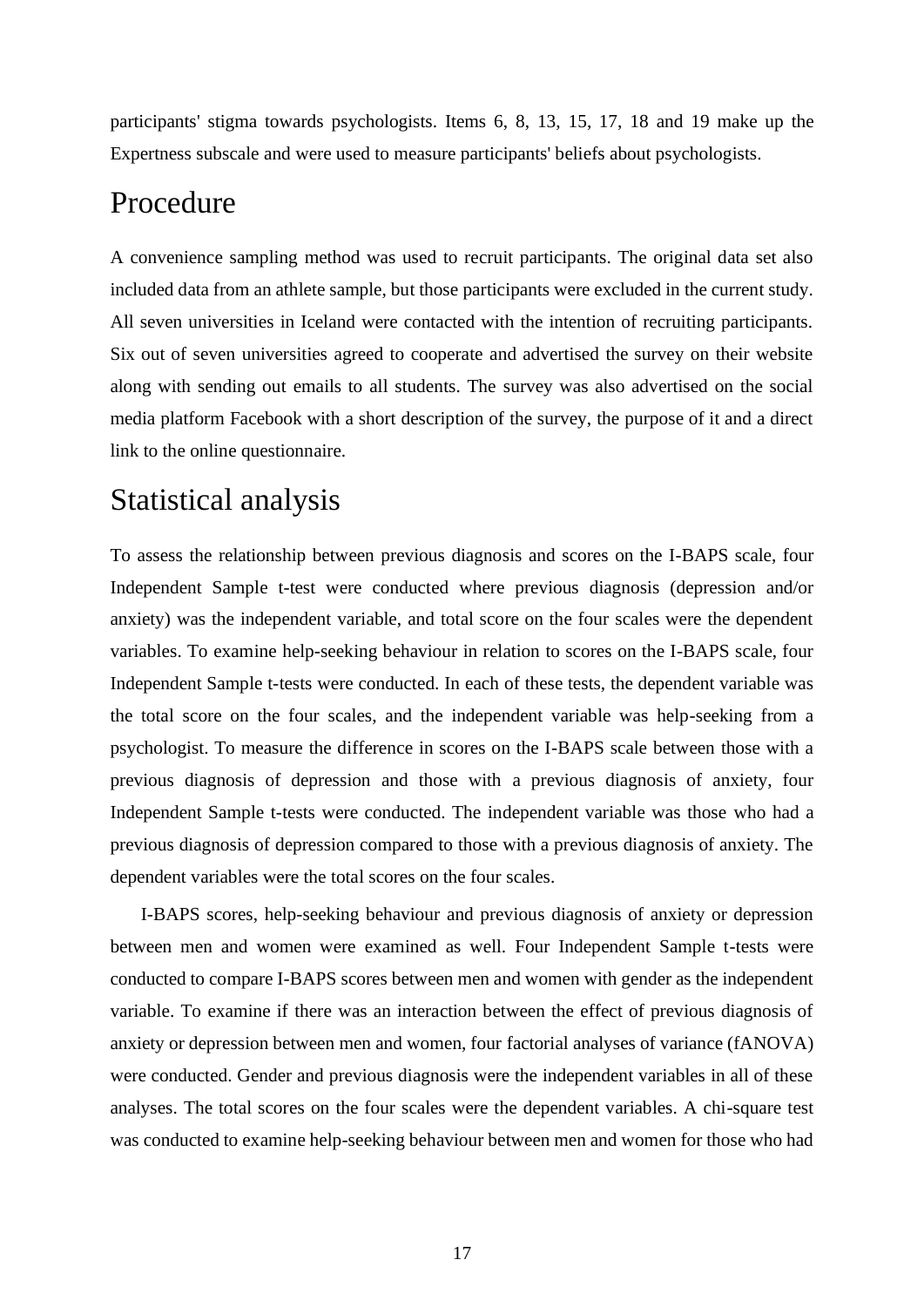<span id="page-21-0"></span>sought out help from a psychologist. All of the statistical analyses in this study were based on a 95% confidence limit.

## Results

## <span id="page-21-1"></span>Descriptive analysis

The sample consists of 101 (27.2%) men and 270 (72.8%) women, all university students. Four did not define their gender. 94 (28.3%) reported having been diagnosed with depression 12 months prior to the study, and 100 (31.3%) with anxiety. 202 (55%) reported receiving help from a psychologist any time prior to the study. From the sample of this study, 34 (9.1%) showed clinical symptoms of general anxiety disorder (based on GAD-7), 46 (12.3%) showed clinically relevant symptoms of depression (based on PHQ-9), and 80 (21.3%) of participants showed clinical symptoms of both general anxiety disorder and depression.

# <span id="page-21-2"></span>Relationship between previous diagnosis and beliefs about psychological services

Figure 1 shows the mean scores on the I-BAPS scale based on whether participants reported having a previous diagnosis of depression or anxiety, or no previous diagnosis. Participants with no prior diagnosis of anxiety or depression scored on average 4.95 (*SD*=0.73) points on the I-BAPS scale, and participants with a diagnosis scored on average 5.11 (*SD*=0.89) points. Independent Sample t-test showed that the difference between the groups was not statistically significant  $(p=0.078)$ . These results indicated that on average, there was no difference between people with and those without a previous diagnosis in relations to attitude towards help-seeking. Participants with no prior diagnosis of anxiety or depression scored on average 4.51 (*SD*=1.05) points on the Intent subscale, and participants with a diagnosis scored on average 4.85 (*SD*=1.17) points. Independent Sample t-test showed a statistically significant difference between the groups (*t*[337] = -2,79; *p*=.006). Participants with no prior diagnosis of anxiety or depression scored on average 5.39 (*SD*=.68) points on the Stigma subscale and participants with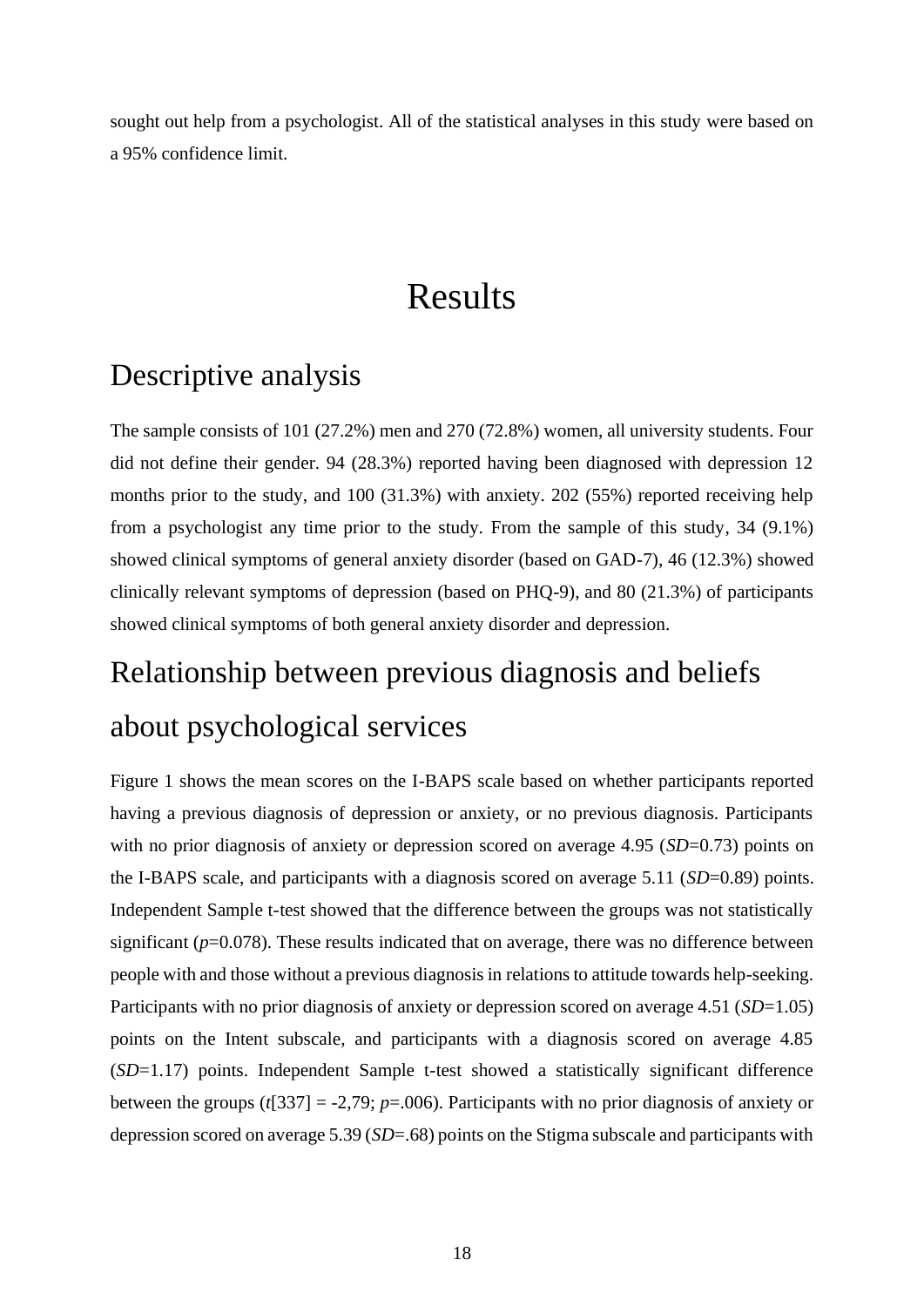a diagnosis scored on average 5.44 (*SD*=0.85) points. Independent Sample t-test showed that the difference between the groups was not statistically significant  $(p=0.56)$ . Participants with no prior diagnosis of anxiety or depression scored on average 4.80 (*SD*=0.89) points on the Expertness subscale, and participants with a diagnosis scored on average 4.96 (*SD*=1.02) points. Independent Sample t-test showed that the difference between the groups was not statistically significant (*p*=0.145). Having previous diagnosis of either anxiety or depression was related to the intention to seek help but showed no difference in relations to stigma and expertness.

#### **Figure 1**

*Total (mean values) and subscale scores on the I-BAPS scale in relation to previous diagnosis of anxiety and/or depression.*



*Note.* Error bars show standard deviation.

Figure 2 shows the mean score on the I-BAPS scale based on whether participants report having previous diagnosis of only depression or only previous diagnosis of anxiety. The participants who had both a diagnosis of anxiety and depression were excluded in this analysis. Participants with a previous diagnosis of depression scored on average 5.04 (*SD*=1.06) points on the I-BAPS scale, while participants with a previous diagnosis of anxiety scored on average 5.28 (*SD*=0.63) points. Independent Sample t-test showed that there was no statistically significant difference between the two groups (*p*=0.289). Participants with a previous diagnosis of depression scored on average 4.65 (*SD*=1.34) points on the Intent subscale, while participants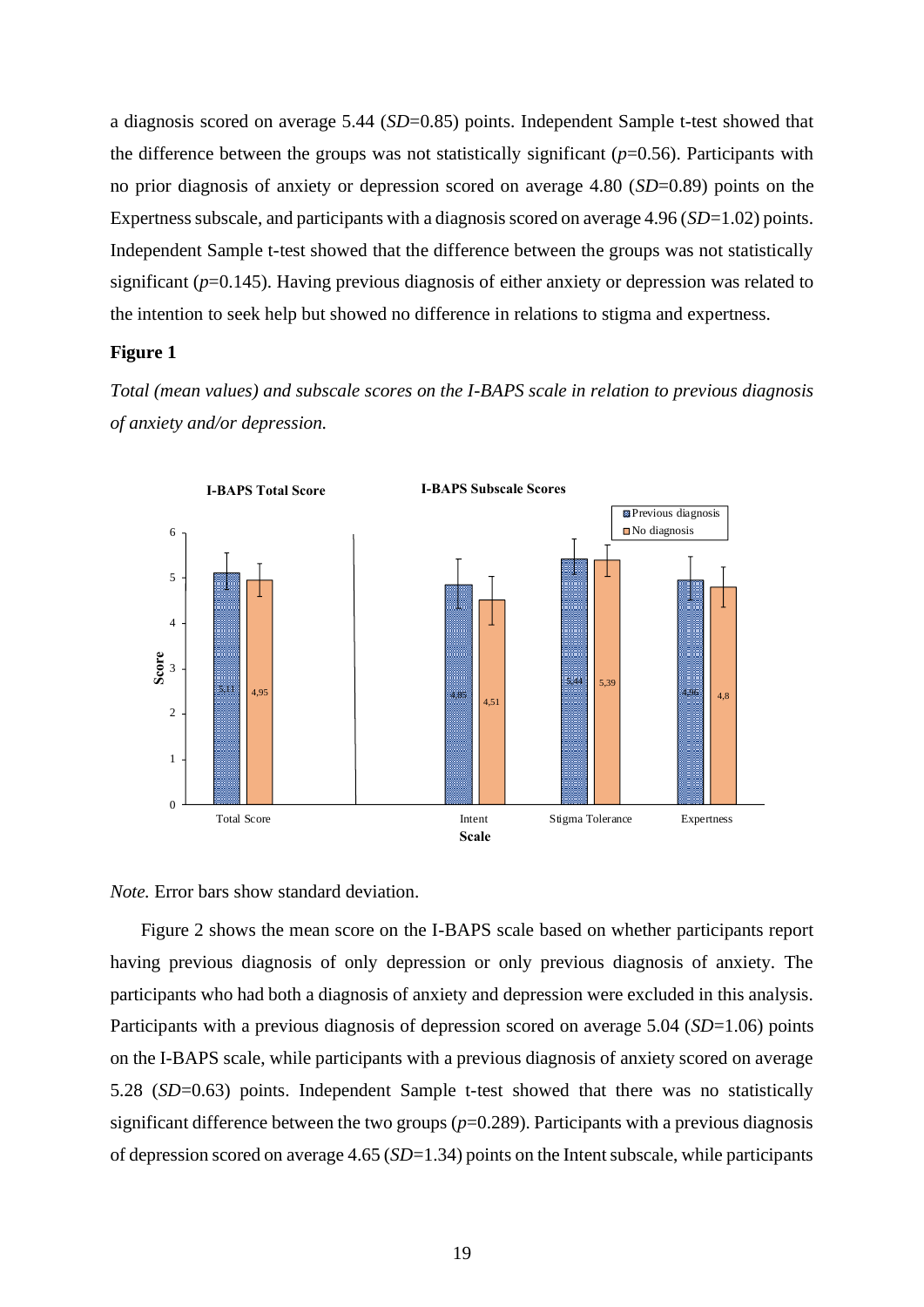with a previous diagnosis of anxiety scored on average 5.10 (*SD*=0.85) points. Independent Sample t-test showed that there was no statistically significant difference between the two groups (*p*=0.109). Participants with a previous diagnosis of depression scored on average 5.50 (*SD*=0.93) points on the Stigma subscale, while participants with a previous diagnosis of anxiety scored 5.63 (*SD*=0.44) points. Independent Sample t-test showed that there was no statistically significant difference between the two groups  $(p=0.493)$ . Participants with a previous diagnosis of depression scored on average 4.87 (*SD*=1.20) points on the Expertness subscale while participants with a previous diagnosis of anxiety scored 5.07 (*SD*=0.93) points. Independent Sample t-test showed that there was no statistically significant difference between the two groups  $(p=0.453)$ .

#### **Figure 2**

*Total (mean values) and subscale scores on the I-BAPS scale in relation to previous diagnosis of only anxiety and only depression.*



*Note.* Error bars show standard deviation.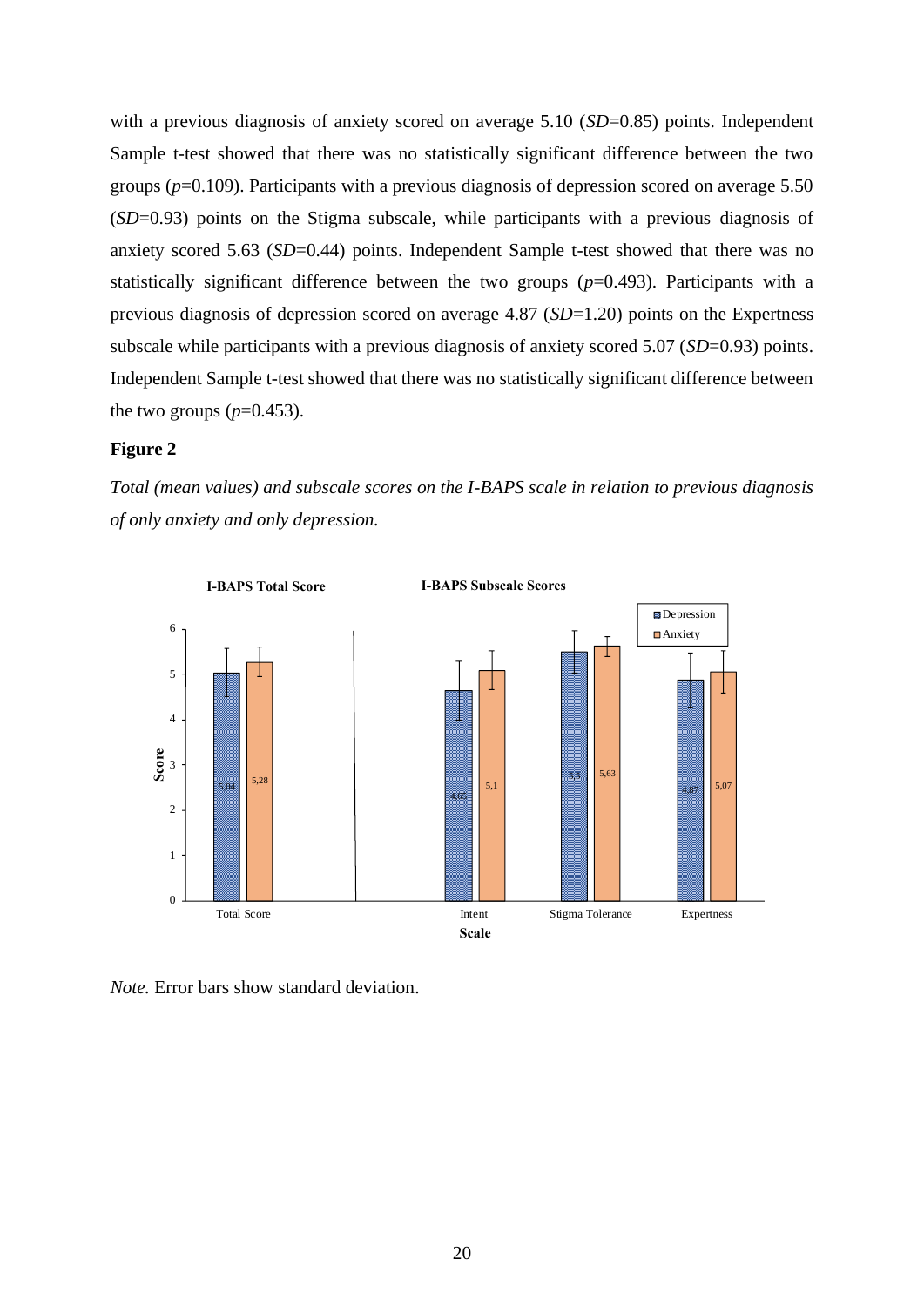# <span id="page-24-0"></span>Help-seeking behaviour and beliefs about psychological services

Figure 3 shows the mean score on the I-BAPS scale based on whether participants reported having sought out help from a psychologist or not. Participants who had sought help from a psychologist prior to the study scored on average 5.15 (*SD*=0.86) points on the I-BAPS scale, while participants who had never sought out help from a psychologist scored on average 4.89 (*SD*=0.68) points. Independent Sample t-test showed a statistically significant difference between the groups  $(t[334] = -3.06; p=.002)$ . Therefore, these results indicate that participants who had sought out help from a psychologist have a more positive attitude towards helpseeking. Participants who sought help from a psychologist prior to the study scored on average 4.90 (*SD*=1.14) points on the Intent subscale, while participants who have never sought out help score on average 4.38 (*SD*=1.0) points on the Intent subscale. Independent Sample t-test showed a statistically significant difference between the groups  $(t[357] = -4.51$ ;  $p < .001$ ). Participants who had sought help from a psychologist prior to the study scored on average 5.44 (*SD*=0.80) points on the Stigma subscale. Participants who had never sought out help from a psychologist scored on average 5.38 (*SD*=0.65) points. The Independent Sample t-test did not show a statistically significant difference between the groups  $(p=0.434)$ . Participants who sought out help from a psychologist prior to the study scored on average 5.00 (*SD*=0.99) points on the Expertness subscale. Participants who had never sought out help from a psychologist scored on average 4.74 (*SD*=0.88) points. Independent Sample t-test showed a statistically significant difference between the groups  $(t[343] = -2.651; p=.008)$ . These results indicate that previous help from a psychologist does not affect the total score on the Stigma subscale. However, scores on the Intent and Expertness subscales are affected by previous help-seeking from a psychologist.

#### **Figure 3**

*Total (mean values) and subscale scores on the I-BAPS scale in relation to previous helpseeking from a psychologist.*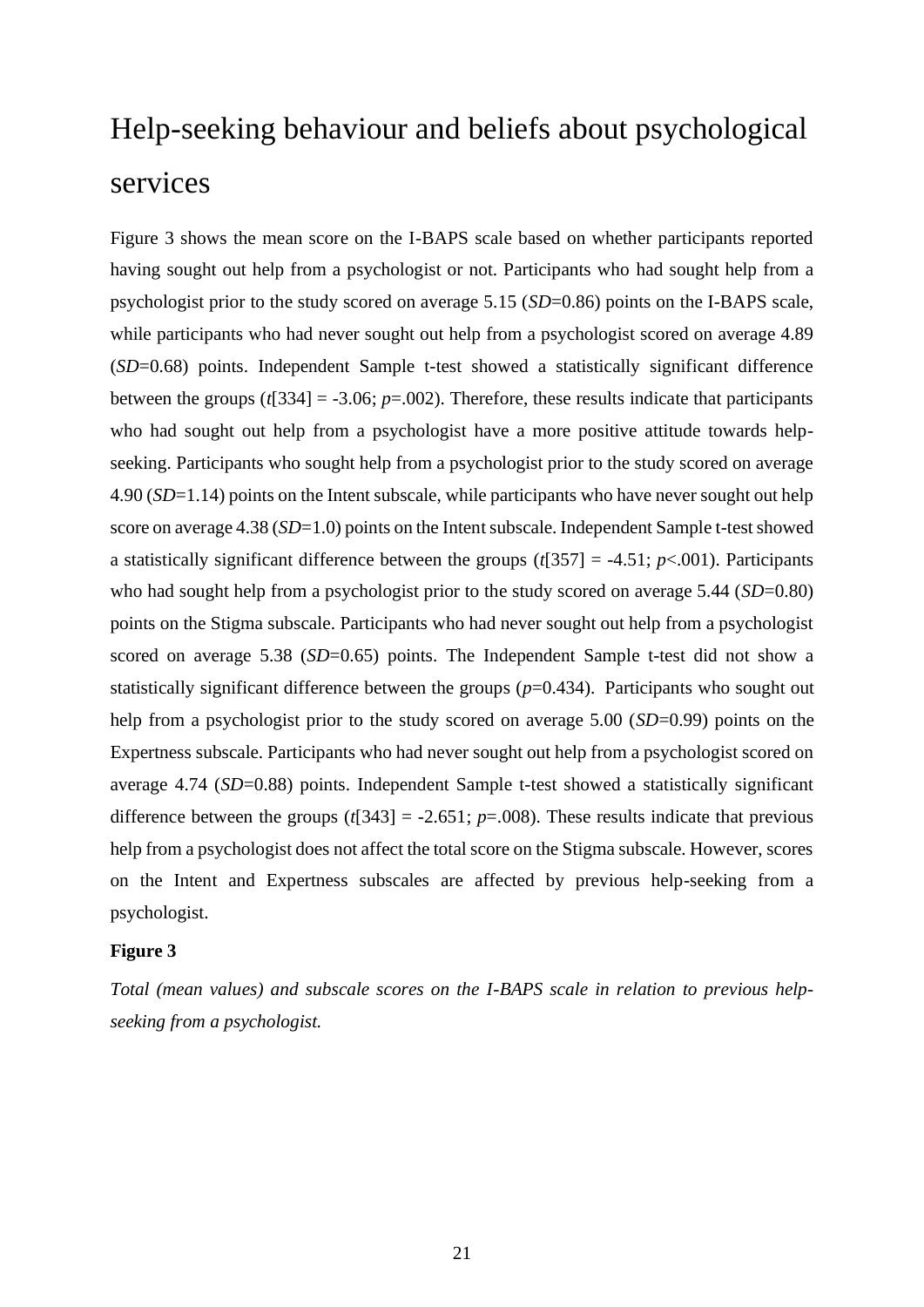



# <span id="page-25-0"></span>Gender difference in beliefs about psychological services

Figure 4 shows the total score on the I-BAPS scale in relation to gender difference. 58.65% of the women participating reported having sought help from a psychologist, in comparison to 46.46% of men. Chi-square test showed that this difference was statistically significant (*X2*[1, n=365]=4.332; *p*=.04). Women scored on average 5.10 (*SD*=0.80) points on the I-BAPS scale, and men scored on average 4.84 (*SD*=0.74). Independent Sample t-test showed a statistically significant difference between the groups  $(t[336] = -2,68; p=0.008)$ . Women scored on average 4.76 (*SD*=1.08) on the Intent subscale, and men scored on average 4.42 (*SD*=1.14). Independent Sample t-test showed a statistically significant difference between the groups (*t*[360] = -2,69; *p*=.008). Women scored on average 5.45 (*SD*=0.78) on the Stigma subscale, and men scored on average 5.31 (*SD*=0.58). The Independent Sample t-test did not show a statistically significant difference between the groups (*p*=0.11). Women scored on average 4.97 (*SD*=0.94) on the Expertness subscale, and men scored on average 4.63 (*SD*=0.92). Independent Sample t-test showed a statistically significant difference between the groups (*t*[345] = -3.031; *p*=.003).

#### **Figure 4**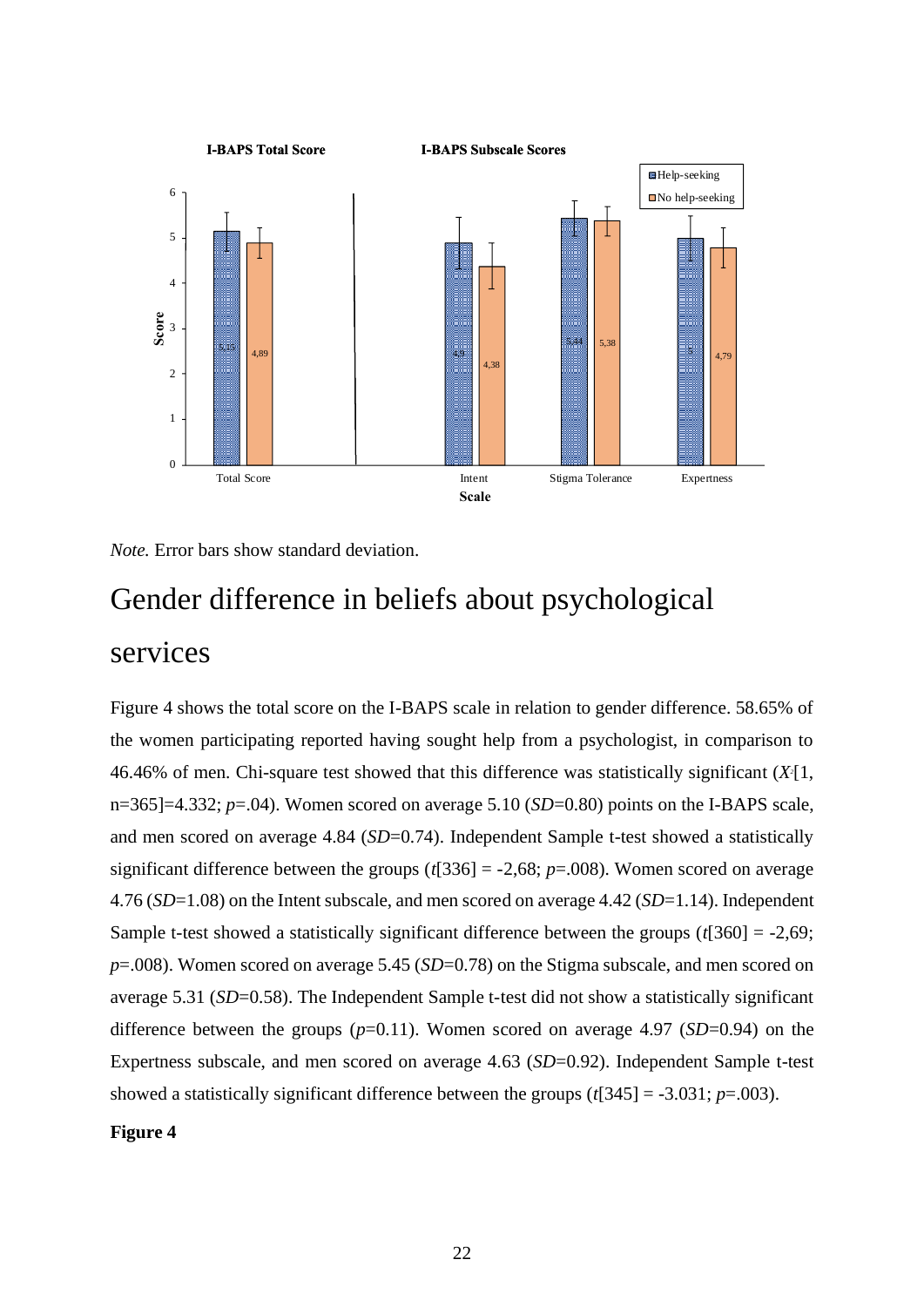*Total and subscale scores (mean values) on the I-BAPS in relation to gender difference.*



*Note.* Error bars show standard deviation.

To examine if there was an interaction between the effect of gender and previous diagnosis on I-BAPS total score, a factorial ANOVA (fANOVA) was conducted. The main effect of gender was significant, but the main effect of previous diagnosis was not, which is in line with the t-test results. The interaction effect was not statistically significant  $(p=0.368)$ . To examine if there was an interaction between the effect of gender and previous diagnosis on I-BAPS subscales total scores, three separate factorial ANOVAs (fANOVA) were conducted. Results from the factorial ANOVAs showed no interaction effects between gender and previous diagnosis with the three subscales. The main effect of gender and previous diagnosis was significant in relation to the Intent subscale. Only gender was related to the total score on the Expertness subscale but not previous diagnosis. Neither gender nor previous diagnosis was related to the total score on the Stigma subscale. These results combined show that women have a more positive attitude towards help-seeking along with stronger intentions and beliefs about the expertness of psychological services and that this effect was independent of previous diagnosis. Women also seek out help from psychologists more often than men do.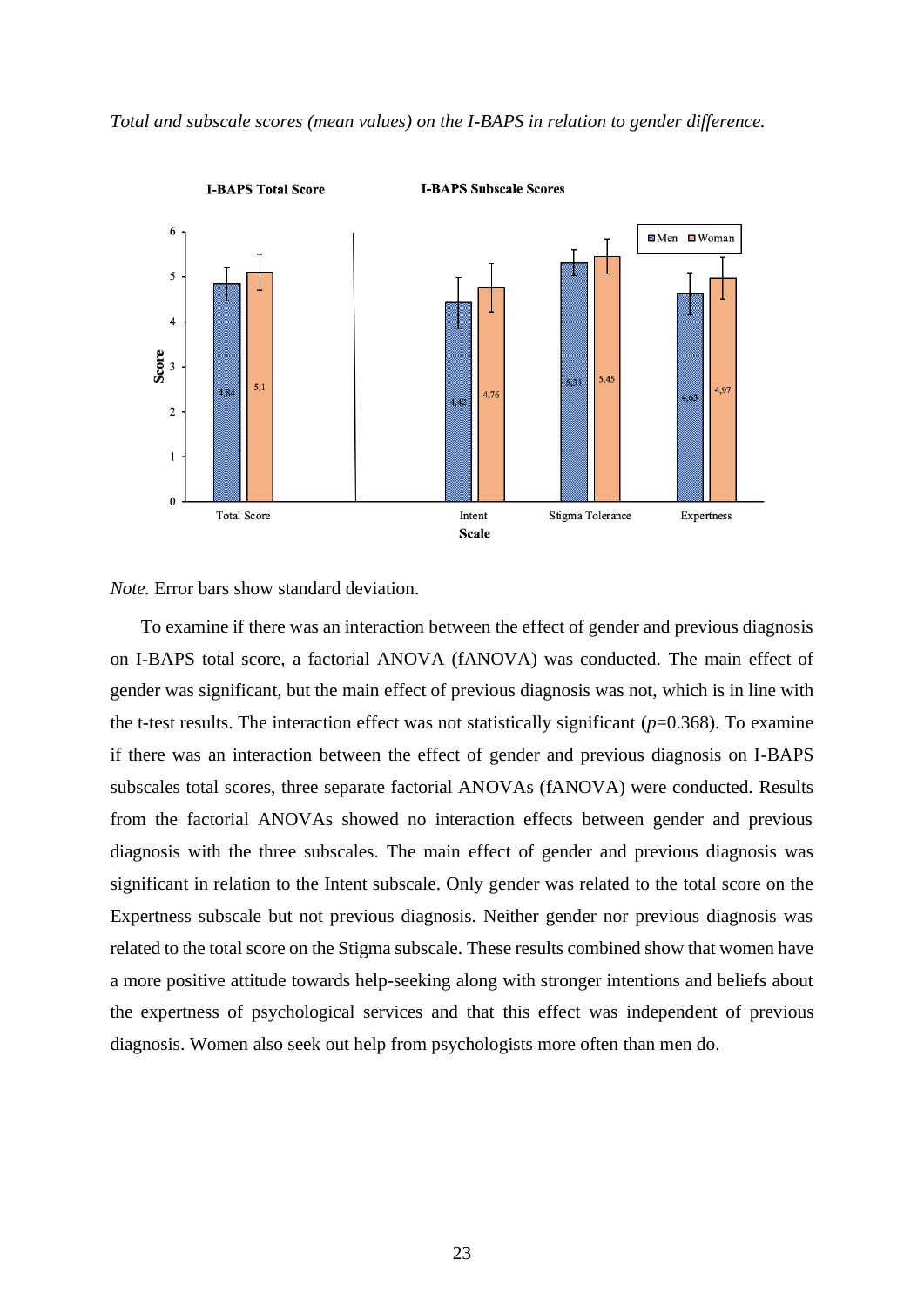# Discussion

<span id="page-27-0"></span>The aim of this study was to examine the relationship between previous diagnosis of anxiety and depression and help-seeking. Furthermore, the aim was to examine the link between previous help-seeking behaviour and help-seeking attitudes, intentions, stigma tolerance and beliefs about expertness. These factors were also examined in relation to gender differences.

In this study, 28.3% of participants reported having been diagnosed with depression 12 months prior to the study, while 12.3% showed current clinical symptoms. Out of the participants, 31.3% reported having been diagnosed with anxiety 12 months prior to the study, while 9.1% showed current clinical symptoms of General Anxiety Disorder. Out of the participants, 21.3% showed comorbidity of current clinical symptoms of depression and General Anxiety Disorder. According to the American Psychiatric Association, 2.9% of adults in the United States of America suffer from General Anxiety Disorder (American Psychiatric Association, 2013). Regarding depression, 7% of individuals suffer from Major Depressive Disorder, with individuals between the ages of 18-29 being more likely to suffer from it than older adults (American Psychiatric Association, 2013). These prevalence rates indicate that individuals show more frequently current signs of Major Depressive Disorder than General Anxiety Disorder, which aligns with the prevalence rates from DSM-5. However, our results show a higher percentage regarding both depression and General Anxiety disorder, which can show that university students are more likely to experience them. These results are in line with a study done by Kang et al. (2021; Kang et al., 2021).

In general, those with a previous diagnosis of either anxiety or depression showed stronger intentions towards help-seeking than those with no previous diagnosis. The reason behind these results could be explained by the fact that individuals with anxiety have a lifetime treatment prevalence of 60.9%, and those with depression have an 81.8% lifetime treatment prevalence according to ten Have et al. (2013; ten Have et al., 2013). Individuals who have sought out help before might therefore be more likely to do so again or even to be in treatment throughout their lives. The difference between those with a previous diagnosis of depression and with a previous diagnosis of anxiety was not statistically significant in relation to attitude towards help-seeking, which may result from a small sample size. Interestingly, previous diagnosis did not have an obvious effect on neither stigma nor expertness regarding help-seeking attitude. The score on the Stigma Tolerance subscale throughout the analysis were consistent. These results cannot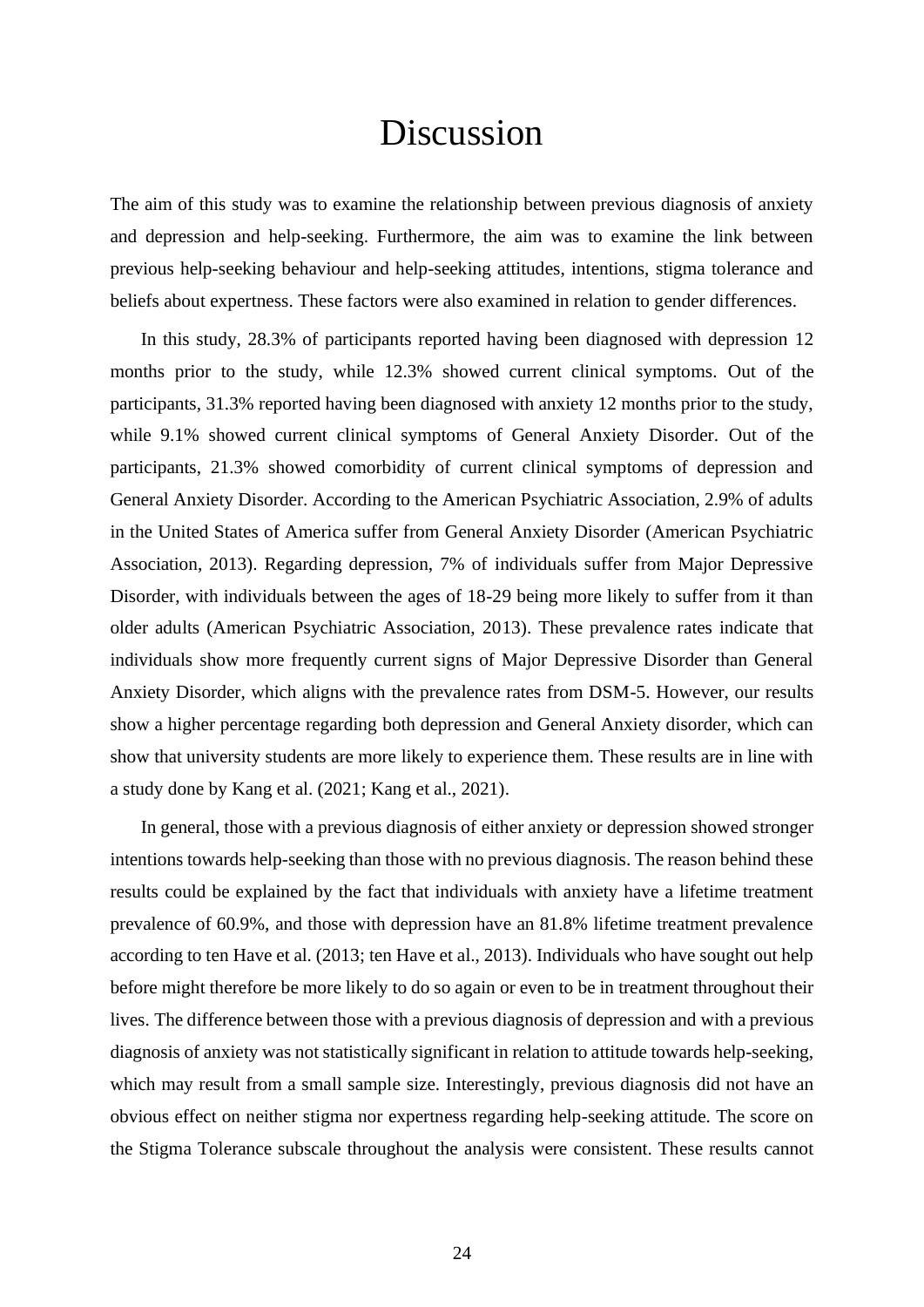determine the causal relation between previous diagnosis and help-seeking attitudes. That is, whether having a more positive attitude towards help-seeking leads to help-seeking behaviour, or previous help-seeking behaviour leads to a more positive help-seeking attitude, or both. When comparing those with a previous diagnosis of depression to those with a previous diagnosis of anxiety, there was not a statistically significant difference on any of the scales. However, those with a previous diagnosis of anxiety scored higher than those with a previous diagnosis of depression on all the scales which might indicate that, in general, people with anxiety have a more positive attitude towards help-seeking. According to ten Have et al. (2013), individuals with depression are more likely to seek out help than those with anxiety. However, that does not necessarily mean that they have a positive attitude and intentions towards it (ten Have et al., 2013). Symptoms of depression, like depressed mood, loss of energy, and the feeling of uselessness (American Psychiatric Association, 2013) could be one of the attitudinal barriers reported by Salaheddin & Mason (2016) for having negative attitude towards helpseeking (Salaheddin & Mason, 2016).

Results from this study showed that individuals who had sought help from a psychologist have a more positive attitude and stronger intentions towards help-seeking. Stronger beliefs in psychologists´ expertise were also found with those who had sought out help from a psychologist, on average. Interestingly, previous help-seeking behaviour seemed to have no effect on stigma. This is not in line with a previous study done by Salaheddin and Mason (2016), who showed that stigma related barrier items are one of the main reasons why individuals do not seek out help (Salaheddin & Mason, 2016). This may be caused by the fact that participants in our study were all university students, and therefore might be more informed regarding the positive effects of help-seeking (Takeuchi & Sakagami, 2018).

As stated previously, scores on stigma tolerance were consistently higher than on the other scales with little variability. According to Mitchell et al. (2017), those who have a positive experience regarding help-seeking are more likely to seek help in the future (Mitchell et al., 2017). Though it is not possible to determine the cause of this, it is likely that those who had previously sought out help had a positive experience, and therefore, show stronger intentions towards help-seeking in the future. As stated by Ajzen (1991), in his theory of Planned Behaviour, attitude is a crucial aspect for an individual to change their behaviour. Therefore, a positive previous help-seeking experience could be an important factor for an individual to seek out help again (Ajzen, 1991). To make individuals view help-seeking as a more positive thing,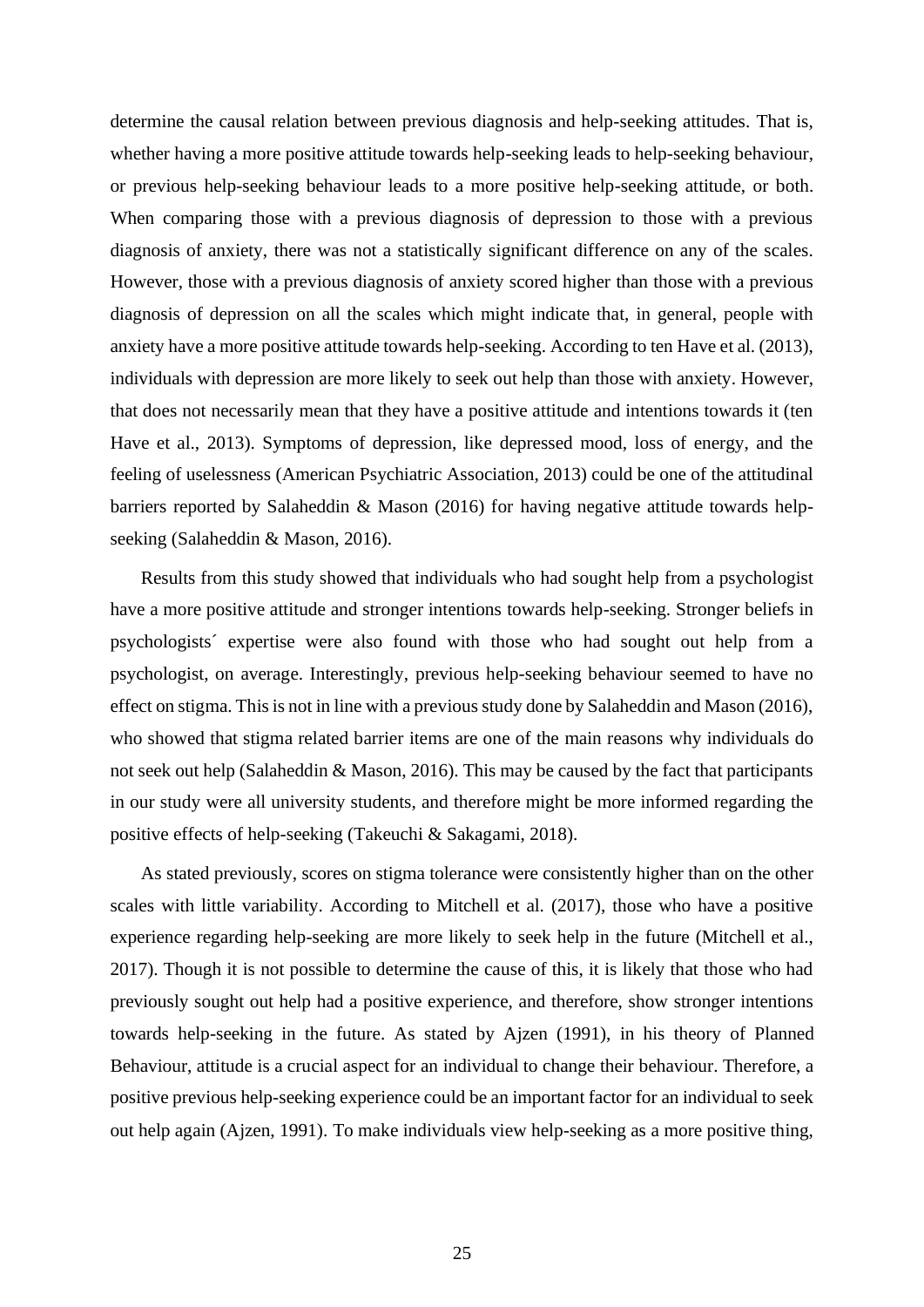it is crucial to reduce stigma and provide better information regarding mental disorders (Gulliver et al., 2010).

On average, women in this study had a more positive attitude towards help-seeking and showed signs of stronger help-seeking intentions than men. Women also showed stronger beliefs in psychologists' expertise than men. Even though there were more women than men participating in this study, all results were statistically significant. These results are in line with previous research conducted on gender differences in help-seeking and mental disorders (Lynch et al., 2018; Seidler et al., 2016; Thompson et al., 2016). It is not clear why men are less likely than women to seek help, but a common theory is that men tend to feel that seeking help reduces their masculinity and makes them seem weak (Lynch et al., 2018). According to Seidler et al. (2020), men who had a negative previous help-seeking experience, were less likely to seek out help in the future (Seidler et al., 2020). This could have affected men's intentions to seek out help in this study. As mentioned before, results in this study showed that men are less likely to seek help for mental disorders which can be caused by the need to help themselves instead of seeking professional help (Lynch et al., 2018). They also tend to find unhealthy ways to cope (Seidler et al., 2016). Unfortunately, men have a higher suicide rate due to mental disorders (Kiely et al., 2019) which could be prevented by better understanding regarding mental health along with reduced stigma in society (Seidler et al., 2020).

There are a few limitations regarding this study that need to be addressed. The main limitation is that causal relationships cannot be determined. Also, there was one question missing from the Stigma subscale under the I-BAPS scale due to a coding error. For that reason, results from this study cannot be compared accurately to other studies on the total score on the BAPS scale and the Stigma subscale. One of the aims of the study was to compare previous anxiety diagnosis to previous depression diagnosis. Due to a small sample size, the results were not reliable enough to conclude anything about the difference regarding those disorders. Because of the way participants were recruited, by a convenience sample and not with a randomized method, it is not possible to generalize the results over all university students in Iceland or university students in general. Because the gender difference is so strong in relation to help-seeking attitudes and behaviour, it would be interesting to examine that difference further. The subset of the sample in this study, including those with only a diagnosis of depression or anxiety (and not both), was quite small. It would be interesting to examine the difference with larger sample size to compare help-seeking attitudes and behaviour across those diagnoses. It is important to know that the data was collected before the Covid-19 pandemic.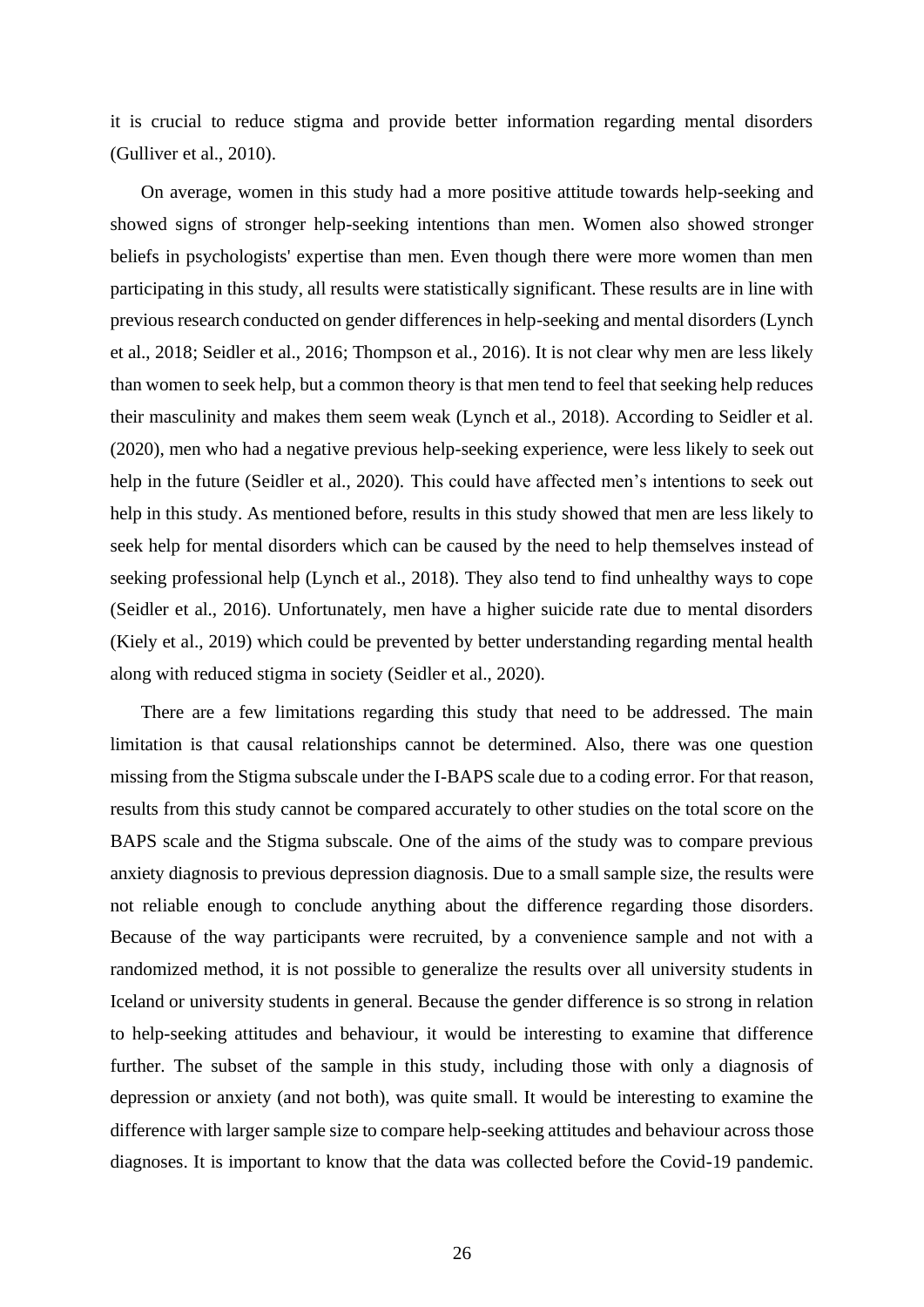Therefore, it is likely that had the study been done today, the prevalence rate of anxiety and depression would be higher. Further research could also include other diagnostic categories like Obsessive-Compulsive disorder or personality disorders and explore their link to help-seeking and beliefs about help-seeking. As mentioned before, the main limitation to this study was the inability to determine causal relation. To examine the possible causal relationship, future research could emphasize using longitudinal research methods to determine whether receiving help from a psychologist affects help-seeking attitudes in the future, or whether the difference is merely a result of people with more positive attitudes being more likely to seek help.

## Conclusion

<span id="page-30-0"></span>This study shows that there are many aspects to consider regarding help-seeking. Mental disorders are a serious issue worldwide. Therefore, help-seeking is a crucial aspect when it comes to recovery from mental disorders. It is clear that men are less likely to seek help, which can have severe consequences. Results from this study showed that intentions to seek help were the strongest predictor when it came to help-seeking behaviour. Previous diagnosis of anxiety and depression did not seem to determine attitude towards help-seeking, but gender and previous help-seeking behaviour seemed to. This study shows that there are many aspects to consider, and it is clear that attitude plays a key role when it comes to help-seeking behaviour. To encourage individuals to seek help, it is important to minimize the negative attitude towards help-seeking and make psychological services more accessible. It is important that those who suffer from depression and anxiety get the help they need. University students experience many changes in their lives which can make them vulnerable to mental disorders. Therefore, it is important to figure out what makes them more likely to seek help along with finding out what prevents them from seeking help. By educating individuals about the importance of helpseeking and about mental disorders in general, we as a society can move forward in a more positive way when it comes to mental health.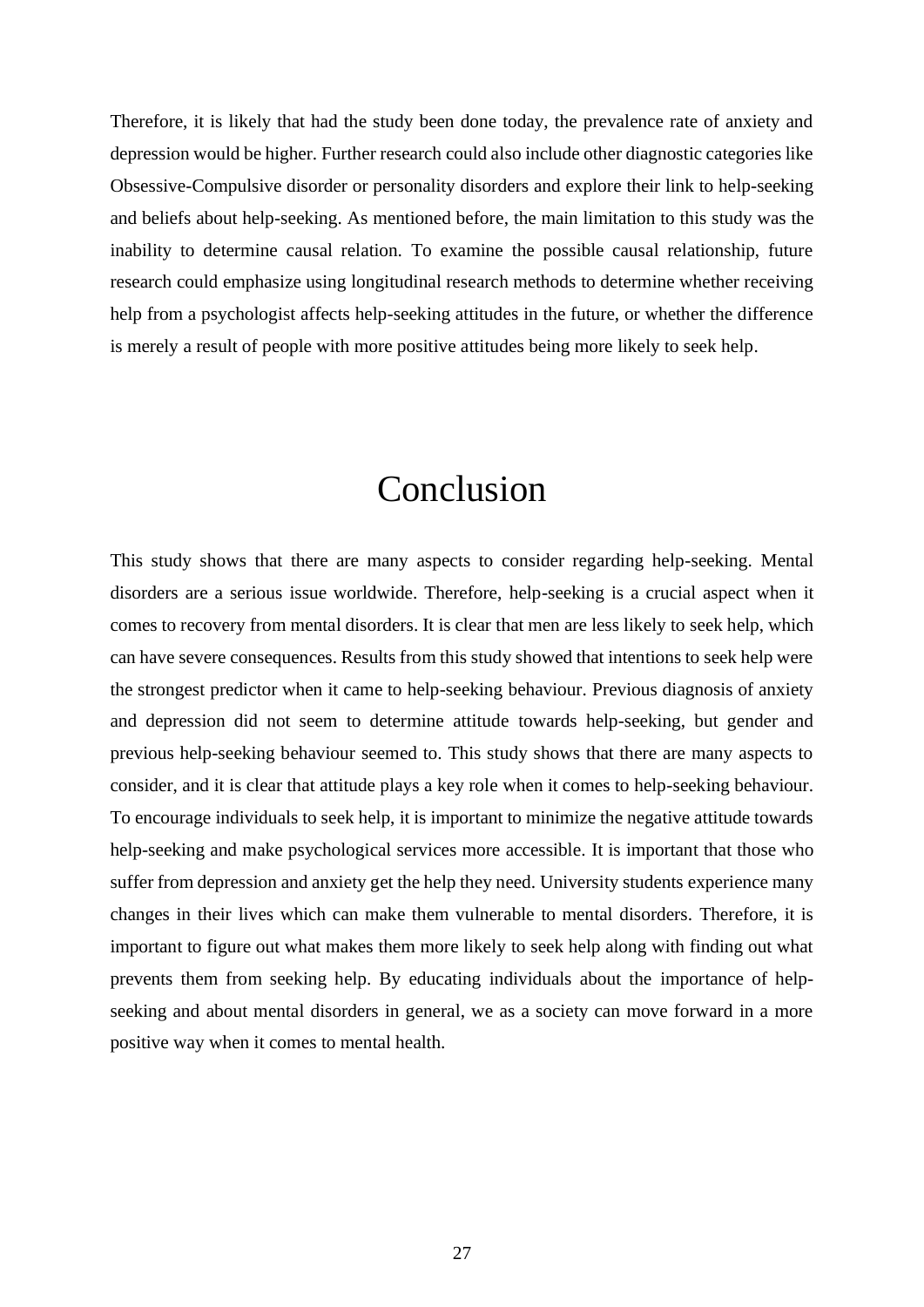## References

- <span id="page-31-0"></span>Ajzen, I. (1991). The Theory of Planned Behavior. *Organizational Behavior and Human Decision Processes, 50*(2), 179-211.
- American Psychiatric Association. (2013). *Diagnostic and Statistical Manual of Mental Disorders.* (5th ed.). Philadelphia.
- American Psychological Association. (n.d.). *Help-seeking behavior.* In APA dictionary of psychology. https://dictionary.apa.org/help-seeking-behavior
- Barker, M. M., Beresford, B., Bland, M., & Fraser, L. K. (2019). Prevalence and Incidence of Anxiety and Depression Among Children, Adolescents, and Young Adults With Life-Limiting Conditions: A Systematic Review and Meta-analysis. *JAMA Pediatrics, 173*(9), 835. https://10.1001/jamapediatrics.2019.1712
- Bruffaerts, R., Mortier, P., Kiekens, G., Auerbach, R. P., Cuijpers, P., Demyttenaere, K., Green, J. G., Nock, M. K., & Kessler, R. C. (2018). Mental health problems in college freshmen: Prevalence and academic functioning. *Journal of Affective Disorders, 225*, 97-103. https://10.1016/j.jad.2017.07.044
- Druss, B. G., & Mauer, B. J. (2010). Health Care Reform and Care at the Behavioral Health— Primary Care Interface. *Psychiatric Services, 61*(11), 1087-1092. https://10.1176/ps.2010.61.11.1087
- Gulliver, A., Griffiths, K. M., & Christensen, H. (2010). Perceived barriers and facilitators to mental health help-seeking in young people: a systematic review. *BMC Psychiatry, 10*, Article 113. https://10.1186/1471-244X-10-113
- Hagstofan. (2017). *Þunglyndiseinkenni algeng á Íslandi.*  https://hagstofa.is/utgafur/frettasafn/heilbrigdismal/heilsufarsrannsokn-2015 thunglyndiseinkenni/.
- Hansen, A. H., & Høye, A. (2015). Gender differences in the use of psychiatric outpatient specialist services in Tromsø, Norway are dependent on age: a population-based crosssectional survey. *BMC Health Services Research, 15*, Article 477. https://10.1186/s12913-015-1146-z
- Havinga, P. J., Hartman, C. A., Visser, E., Nauta, M. H., Penninx, Brenda W. J. H., Boschloo, L., & Schoevers, R. A. (2018). Offspring of depressed and anxious patients: Help-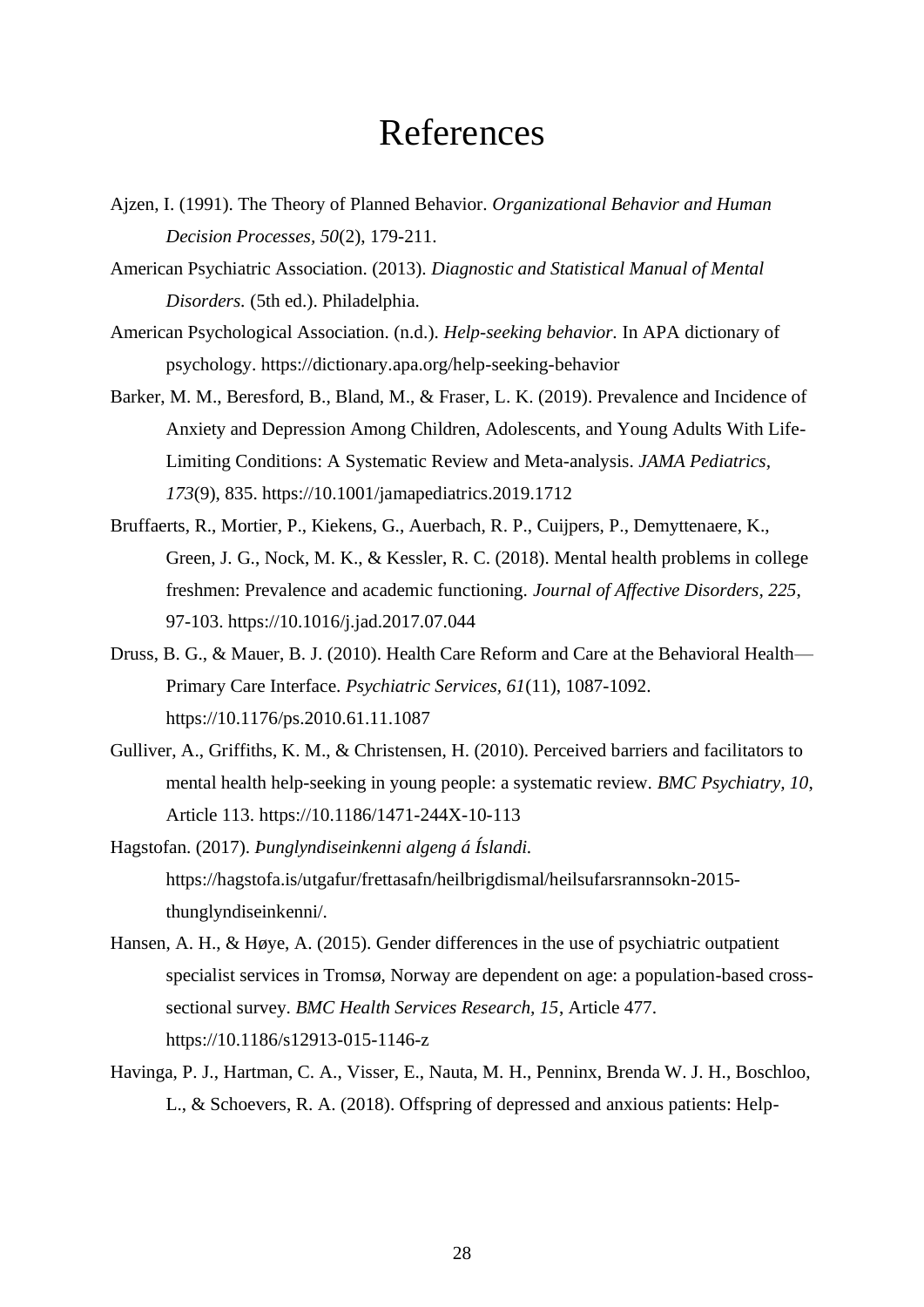seeking after first onset of a mood and/or anxiety disorder. *Journal of Affective Disorders, 227*, 618-626. https://10.1016/j.jad.2017.11.017

- Kang, H. K., Rhodes, C., Rivers, E., Thornton, C. P., & Tamar, R. (2021). Prevalence of Mental Health Disorders Among Undergraduate University Students in the United States: A Review. *Journal of Psychosocial Nursing & Mental Health Services, 59*(2), 17-24. https://10.3928/02793695-20201104-03
- Kiely, K. M., Brady, B., & Byles, J. (2019). Gender, mental health and ageing. *Maturitas, 129*, 76-84. https://10.1016/j.maturitas.2019.09.004
- Kosyluk, K. A., Conner, K. O., Al-Khouja, M., Bink, A., Buchholz, B., Ellefson, S., Fokuo, K., Goldberg, D., Kraus, D., Leon, A., Powell, K., Schmidt, A., Michaels, P., & Corrigan, P. W. (2020). Factors predicting help seeking for mental illness among college students. *Journal of Mental Health, 0*(0), 1-8. https://10.1080/09638237.2020.1739245
- Kroenke, K., MD, & Spitzer, R. L., MD. (2002). The PHQ-9: A new depression diagnostic and severity measure. *Psychiatric Annals, 32*(9), 509-515.
- Lynch, L., Long, M., & Moorhead, A. (2018). Young Men, Help-Seeking, and Mental Health Services: Exploring Barriers and Solutions. *American Journal of Men's Health, 12*(1), 138-149. https://10.1177/1557988315619469
- Malhi, G. S., & Mann, J. J. (2018). Depression. *Lancet (London, England), 392*(10161), 2299-2312. https://10.1016/S0140-6736(18)31948-2
- Mitchell, C., McMillan, B., & Hagan, T. (2017). Mental health help-seeking behaviours in young adults. *The British Journal of General Practice, 67*(654), 8-9. https://10.3399/bjgp17X688453
- Ramón-Arbués, E., Gea-Caballero, V., Granada-López, J. M., Juárez-Vela, R., Pellicer-García, B., & Antón-Solanas, I. (2020). The Prevalence of Depression, Anxiety and Stress and Their Associated Factors in College Students. *International Journal of Environmental Research and Public Health, 17*(19)https://10.3390/ijerph17197001
- Rickwood, D., & Thomas, K. (2012). Conceptual measurement framework for help-seeking for mental health problems. *Psychology Research and Behavior Management, 5*, 173- 183. https://10.2147/PRBM.S38707
- Rubinow, D. R., & Schmidt, P. J. (2019). Sex differences and the neurobiology of affective disorders. *Neuropsychopharmacology: Official Publication of the American College of Neuropsychopharmacology, 44*(1), 111-128. https://10.1038/s41386-018-0148-z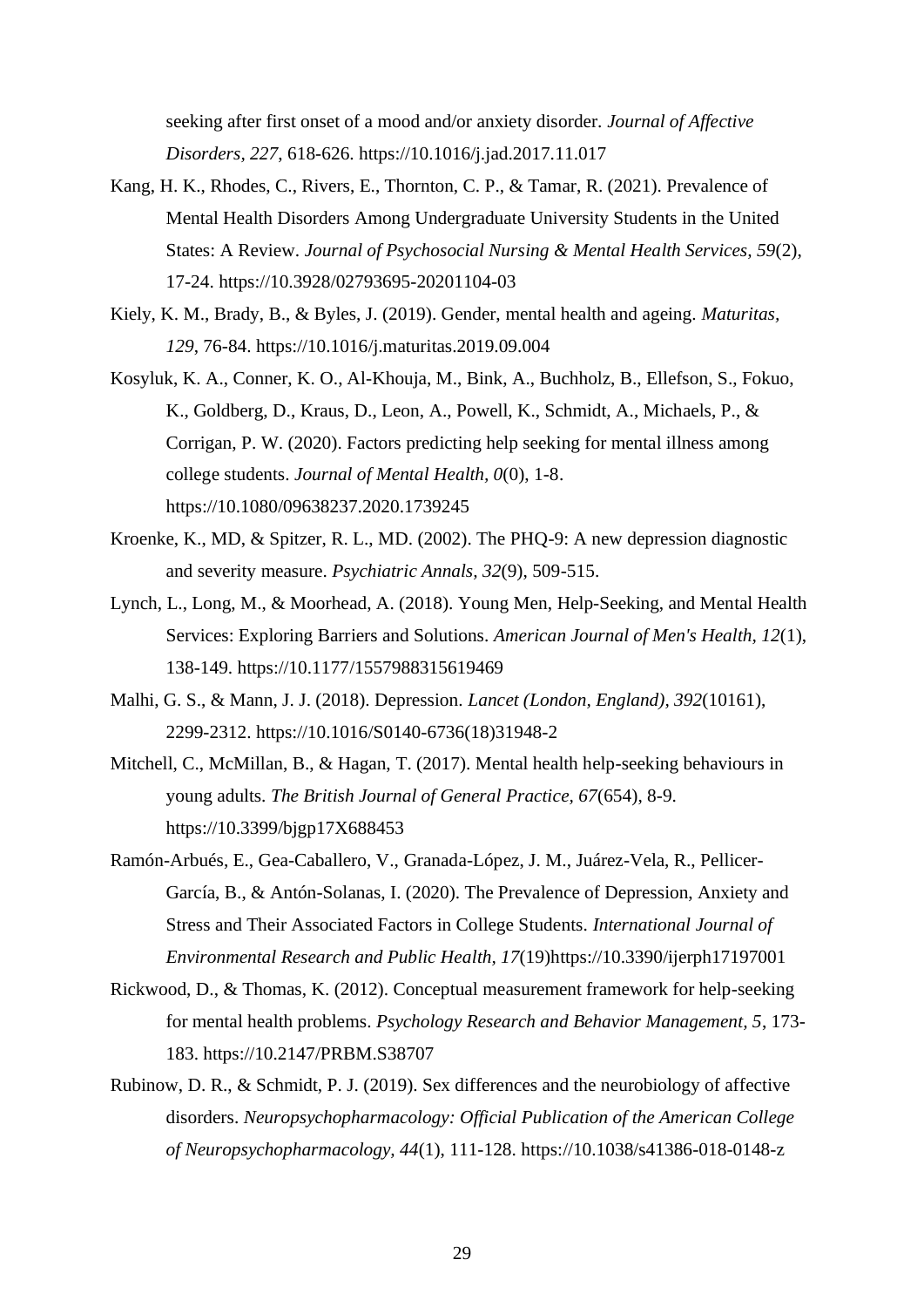- Rüsch, N., Evans-Lacko, S. E., Henderson, C., Flach, C., & Thornicroft, G. (2011). Knowledge and Attitudes as Predictors of Intentions to Seek Help for and Disclose a Mental Illness. *Psychiatric Services, 62*(6), 675-678. https://10.1176/ps.62.6.pss6206\_0675
- Salaheddin, K., & Mason, B. (2016). Identifying barriers to mental health help-seeking among young adults in the UK: a cross-sectional survey. *The British Journal of General Practice : The Journal of the Royal College of General Practitioners, 66*(651), Article e686-e692. https://10.3399/bjgp16X687313
- Seidler, Z. E., Dawes, A. J., Rice, S. M., Oliffe, J. L., & Dhillon, H. M. (2016). The role of masculinity in men's help-seeking for depression: A systematic review. *Clinical Psychology Review, 49*, 106-118. https://10.1016/j.cpr.2016.09.002
- Seidler, Z. E., Rice, S. M., Kealy, D., Oliffe, J. L., & Ogrodniczuk, J. S. (2020). Once bitten, twice shy: Dissatisfaction with previous therapy and its implication for future helpseeking among men. *International Journal of Psychiatry in Medicine, 55*(4), 255-263. https://10.1177/0091217420905182
- Spitzer, R. L., Kroenke, K., Williams, J. B. W., & Löwe, B. (2006). A brief measure for assessing generalized anxiety disorder: the GAD-7. *Archives of Internal Medicine, 166*(10), 1092-1097. https://10.1001/archinte.166.10.1092
- Takeuchi, J., & Sakagami, Y. (2018). Stigma among international students is associated with knowledge of mental illness. *Nagoya Journal of Medical Science, 80*(3), 367-378. https://10.18999/nagjms.80.3.367
- ten Have, M., de Graaf, R., van Dorsselaer, S., & Beekman, A. (2013). Lifetime treatment contact and delay in treatment seeking after first onset of a mental disorder. *Psychiatric Services (Washington, D.C.), 64*(10), 981-989. https://10.1176/appi.ps.201200454
- Thapar, A., Prof, Collishaw, S., DPhil, Pine, D. S., MD, & Thapar, A. K., PhD. (2012). Depression in adolescence. *The Lancet (British Edition), 379*(9820), 1056-1067. https://10.1016/S0140-6736(11)60871-4
- Thompson, A. E., Anisimowicz, Y., Miedema, B., Hogg, W., Wodchis, W. P., & Aubrey-Bassler, K. (2016). The influence of gender and other patient characteristics on health care-seeking behaviour: a QUALICOPC study. *BMC Family Practice, 17*, Article 38. https://10.1186/s12875-016-0440-0